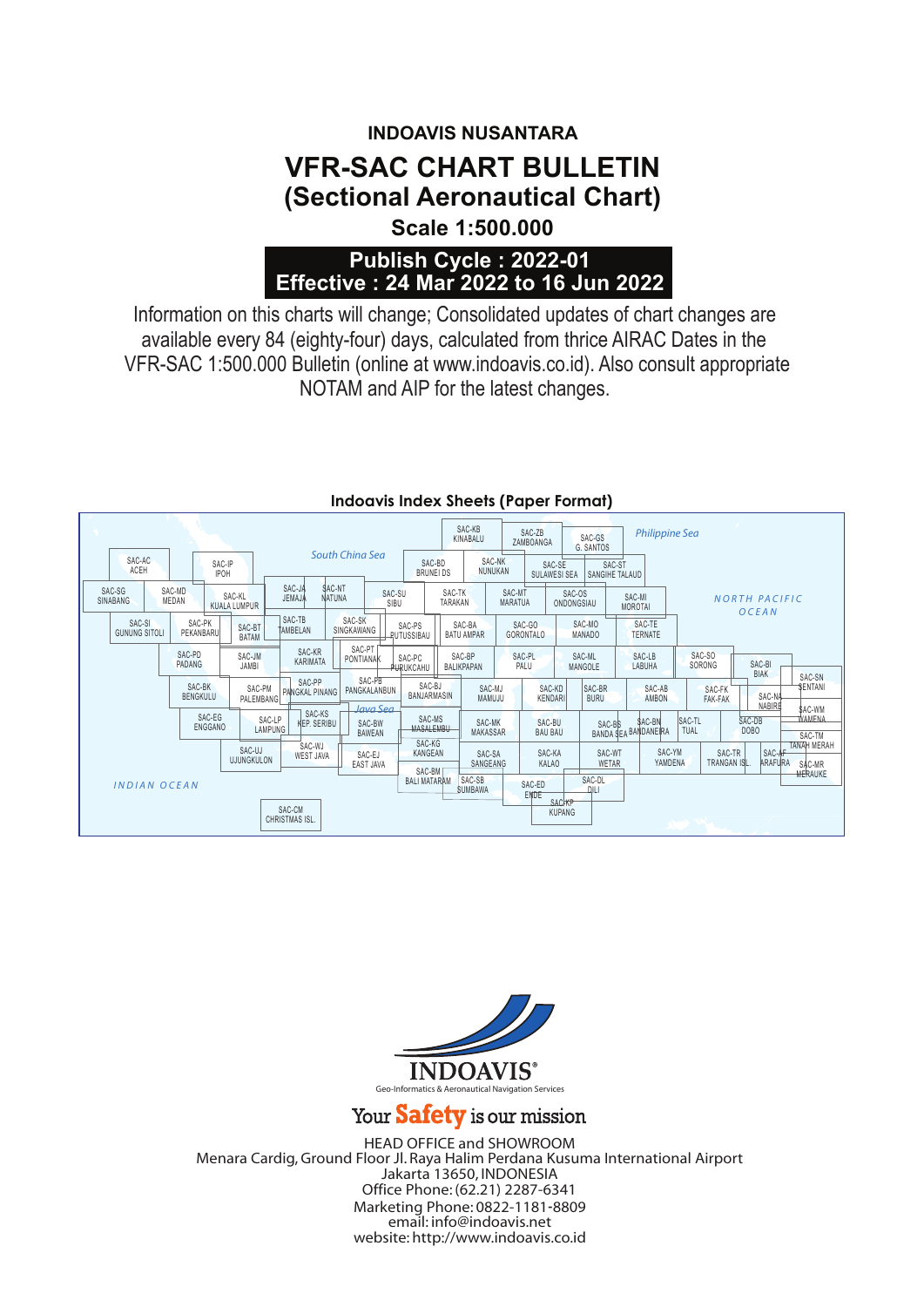

#### **CHARTS BULLETIN**

**SECTIONAL AERONAUTICAL CHART**

Indoavis Aeronautical Chart Bulletins The purpose of this bulletin is to provide major changes in aeronautical information that have occurred since the last publication date of each Sectional Aeronautical, VFR Terminal Area, and Operational navigation Chart listed. The general policy is to include only those changes to controlled airspace and special use airspace that present a hazardous condition or impose a restriction on the pilot, and major changes to airports and radio navigational facilities, thereby providing the VFR pilot with the essential data necessary to update and maintain chart currency. The data is grouped by type and then by effective date. When a new edition of the Aeronautical Chart is published, the corrective tabulation will be removed from this bulletin. Inasmuch as this Bulletin provides major changes only. For current operation data please check the AIP document

#### **SAC-AB ( AMBON ) Publish Cycle 2022-01/017 th Edition Effective 24 Mar 2022 to 16 Jun 2022**

| <b>ITEM</b>           | DAT PUB     | DAT EFF     | <b>DAT REMARK</b>                                                  |
|-----------------------|-------------|-------------|--------------------------------------------------------------------|
| <b>OBSTRUCTIONS</b>   | 25 Feb 2022 | 24 Mar 2022 | No Major Changes                                                   |
| <b>AIRPORTS</b>       | 25 Feb 2022 | 24 Mar 2022 | No Major Changes                                                   |
| <b>NAVAIDS</b>        | 16 Dec 2021 | 27 Jan 2022 | WAPA - Completely withdrawn Non-directional radio beacon / AMDT 60 |
| <b>COMMUNICATIONS</b> | 16 Dec 2021 | 27 Jan 2022 | WAPU - Aerodrome flight information service (AFIS) / AMDT 60       |
| AIRSPACE              | 25 Feb 2022 | 24 Mar 2022 | No Major Changes                                                   |
| <b>MISCELLANEOUS</b>  | 25 Feb 2022 | 24 Mar 2022 | No Major Changes                                                   |
| FORMAT / STYLE        | 25 Feb 2022 | 24 Mar 2022 | No Major Changes                                                   |
|                       |             |             |                                                                    |

#### **SAC-AC ( BANDA ACEH ) Publish Cycle 2022-01/018 th Edition Effective 24 Mar 2022 to 16 Jun 2022**

| <b>ITEM</b>           | <b>DAT PUB</b> | DAT EFF     | <b>DAT REMARK</b>                                |
|-----------------------|----------------|-------------|--------------------------------------------------|
| <b>OBSTRUCTIONS</b>   | 25 Feb 2022    | 24 Mar 2022 | No Major Changes                                 |
| <b>AIRPORTS</b>       | 25 Feb 2022    | 24 Mar 2022 | No Major Changes                                 |
| <b>NAVAIDS</b>        | 25 Feb 2022    | 24 Mar 2022 | No Major Changes                                 |
| <b>COMMUNICATIONS</b> | 25 Feb 2022    | 24 Mar 2022 | No Major Changes                                 |
| <b>AIRSPACE</b>       | 03 Mar 2022    | 03 Mar 2022 | KUALA LUMPUR FIR - Communication / AMDT 01/2021. |
| <b>MISCELLANEOUS</b>  | 25 Feb 2022    | 24 Mar 2022 | No Major Changes                                 |
| FORMAT / STYLE        | 25 Feb 2022    | 24 Mar 2022 | No Major Changes                                 |
|                       |                |             |                                                  |

### **SAC-AF ( ARAFURA ) Publish Cycle 2022-01/009 th Edition Effective 24 Mar 2022 to 16 Jun 2022**

| <b>ITEM</b>           | <b>DAT PUB</b> | <b>DAT EFF</b> | <b>DAT REMARK</b>     |
|-----------------------|----------------|----------------|-----------------------|
| <b>OBSTRUCTIONS</b>   | 25 Feb 2022    | 24 Mar 2022    | No Major Changes      |
| <b>AIRPORTS</b>       | 25 Feb 2022    | 24 Mar 2022    | No Major Changes      |
| <b>NAVAIDS</b>        | 25 Feb 2022    | 24 Mar 2022    | No Major Changes      |
| <b>COMMUNICATIONS</b> | 25 Feb 2022    | 24 Mar 2022    | No Major Changes      |
| <b>AIRSPACE</b>       | 25 Feb 2022    | 24 Mar 2022    | No Major Changes      |
| <b>MISCELLANEOUS</b>  | 25 Feb 2022    | 24 Mar 2022    | No Major Changes      |
| FORMAT / STYLE        | 25 Feb 2022    | 24 Mar 2022    | <b>Effective Date</b> |

|             |         |         | SAC-BA ( BATU AMPAR )<br>Publish Cycle 2022-01/018 <sup>th</sup> Edition |  |
|-------------|---------|---------|--------------------------------------------------------------------------|--|
|             |         |         | <b>Effective 24 Mar 2022 to 16 Jun 2022</b>                              |  |
| <b>ITEM</b> | DAT PUB | DAT EFF | <b>DAT REMARK</b>                                                        |  |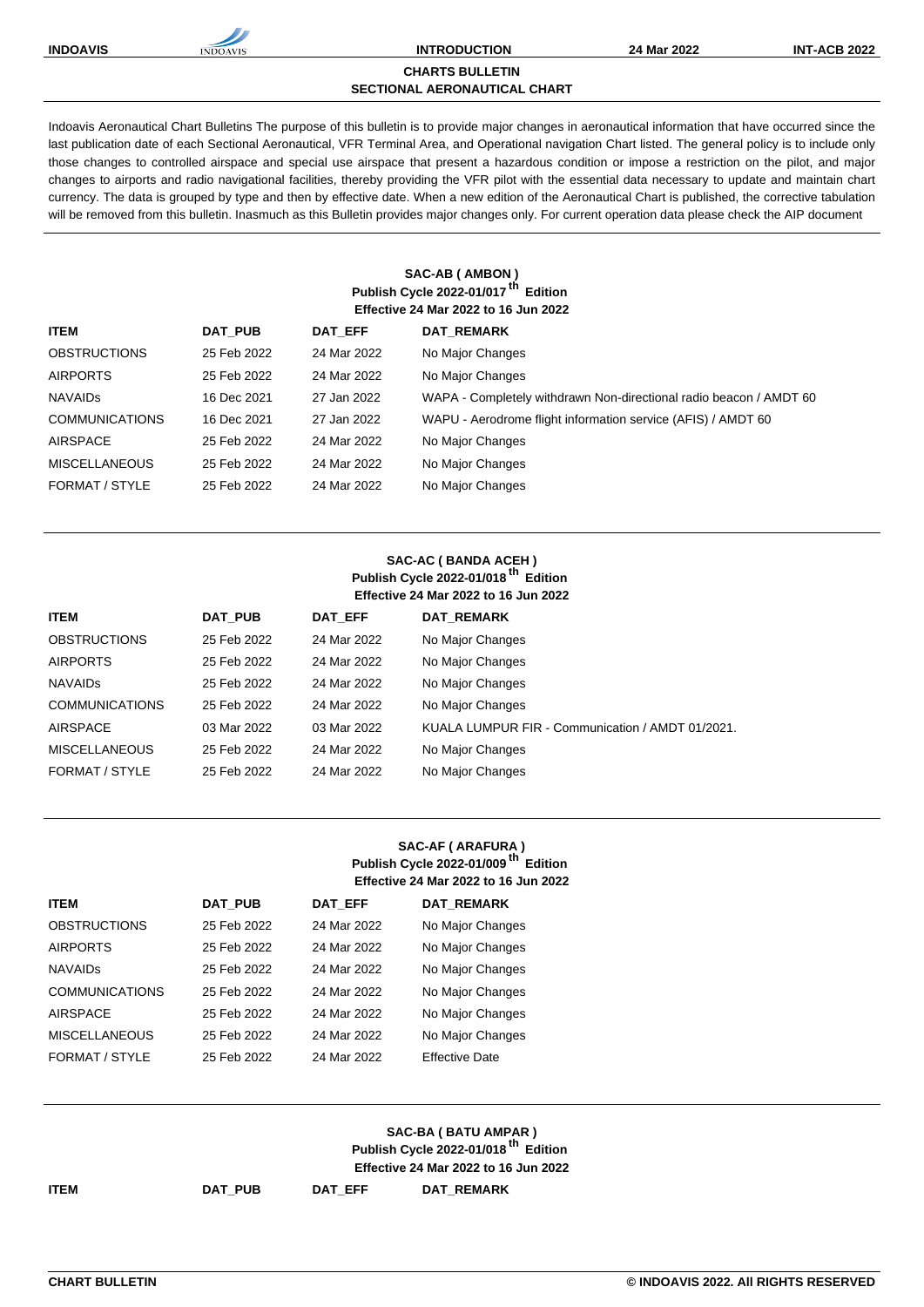| <b>INDOAVIS</b>                                               | <b>INDOAVIS</b> | <b>INTRODUCTION</b> |                       | 24 Mar 2022 | <b>INT-ACB 2022</b> |
|---------------------------------------------------------------|-----------------|---------------------|-----------------------|-------------|---------------------|
| <b>CHARTS BULLETIN</b><br><b>SECTIONAL AERONAUTICAL CHART</b> |                 |                     |                       |             |                     |
| <b>OBSTRUCTIONS</b>                                           | 25 Feb 2022     | 24 Mar 2022         | No Major Changes      |             |                     |
| <b>AIRPORTS</b>                                               | 25 Feb 2022     | 24 Mar 2022         | No Major Changes      |             |                     |
| <b>NAVAIDS</b>                                                | 25 Feb 2022     | 24 Mar 2022         | No Major Changes      |             |                     |
| <b>COMMUNICATIONS</b>                                         | 25 Feb 2022     | 24 Mar 2022         | No Major Changes      |             |                     |
| <b>AIRSPACE</b>                                               | 25 Feb 2022     | 24 Mar 2022         | No Major Changes      |             |                     |
| <b>MISCELLANEOUS</b>                                          | 25 Feb 2022     | 24 Mar 2022         | No Major Changes      |             |                     |
| FORMAT / STYLE                                                | 25 Feb 2022     | 24 Mar 2022         | <b>Effective Date</b> |             |                     |

### **SAC-BD ( BRUNEI DARUSALAM ) Publish Cycle 2022-01/014 th Edition Effective 24 Mar 2022 to 16 Jun 2022**

| <b>ITEM</b>           | <b>DAT PUB</b> | DAT EFF     | <b>DAT REMARK</b>                                    |
|-----------------------|----------------|-------------|------------------------------------------------------|
| <b>OBSTRUCTIONS</b>   | 25 Feb 2022    | 24 Mar 2022 | No Major Changes                                     |
| <b>AIRPORTS</b>       | 25 Feb 2022    | 24 Mar 2022 | No Major Changes                                     |
| <b>NAVAIDS</b>        | 03 Mar 2022    | 03 Mar 2022 | WBGR - Change MIRI VMI to VMY / AMDT 01/2021.        |
| <b>COMMUNICATIONS</b> | 03 Mar 2022    | 03 Mar 2022 | WBGJ - Aerodrome control tower (TWR) / AMDT 01/2021. |
| AIRSPACE              | 03 Mar 2022    | 03 Mar 2022 | LIMBANG CTR - Communication / AMDT 01/2021.          |
| <b>MISCELLANEOUS</b>  | 25 Feb 2022    | 24 Mar 2022 | No Major Changes                                     |
| FORMAT / STYLE        | 25 Feb 2022    | 24 Mar 2022 | No Major Changes                                     |

### **SAC-BI ( BIAK ) Publish Cycle 2022-01/016 th Edition Effective 24 Mar 2022 to 16 Jun 2022**

| <b>ITEM</b>           | <b>DAT PUB</b> | <b>DAT EFF</b> | <b>DAT REMARK</b>     |
|-----------------------|----------------|----------------|-----------------------|
| <b>OBSTRUCTIONS</b>   | 25 Feb 2022    | 24 Mar 2022    | No Major Changes      |
| <b>AIRPORTS</b>       | 25 Feb 2022    | 24 Mar 2022    | No Major Changes      |
| <b>NAVAIDS</b>        | 25 Feb 2022    | 24 Mar 2022    | No Major Changes      |
| <b>COMMUNICATIONS</b> | 25 Feb 2022    | 24 Mar 2022    | No Major Changes      |
| <b>AIRSPACE</b>       | 25 Feb 2022    | 24 Mar 2022    | No Major Changes      |
| <b>MISCELLANEOUS</b>  | 25 Feb 2022    | 24 Mar 2022    | No Major Changes      |
| FORMAT / STYLE        | 25 Feb 2022    | 24 Mar 2022    | <b>Effective Date</b> |

## **SAC-BJ ( BANJARMASIN ) Publish Cycle 2022-01/022nd Edition Effective 24 Mar 2022 to 16 Jun 2022**

| <b>ITEM</b>           | <b>DAT PUB</b> | DAT EFF     | <b>DAT REMARK</b>     |
|-----------------------|----------------|-------------|-----------------------|
| <b>OBSTRUCTIONS</b>   | 25 Feb 2022    | 24 Mar 2022 | No Major Changes      |
| <b>AIRPORTS</b>       | 25 Feb 2022    | 24 Mar 2022 | No Major Changes      |
| <b>NAVAIDS</b>        | 25 Feb 2022    | 24 Mar 2022 | No Major Changes      |
| <b>COMMUNICATIONS</b> | 25 Feb 2022    | 24 Mar 2022 | No Major Changes      |
| <b>AIRSPACE</b>       | 25 Feb 2022    | 24 Mar 2022 | No Major Changes      |
| <b>MISCELLANEOUS</b>  | 25 Feb 2022    | 24 Mar 2022 | No Major Changes      |
| FORMAT / STYLE        | 25 Feb 2022    | 24 Mar 2022 | <b>Effective Date</b> |

# **SAC-BK ( BENGKULU ) Publish Cycle 2022-01/021 st Edition**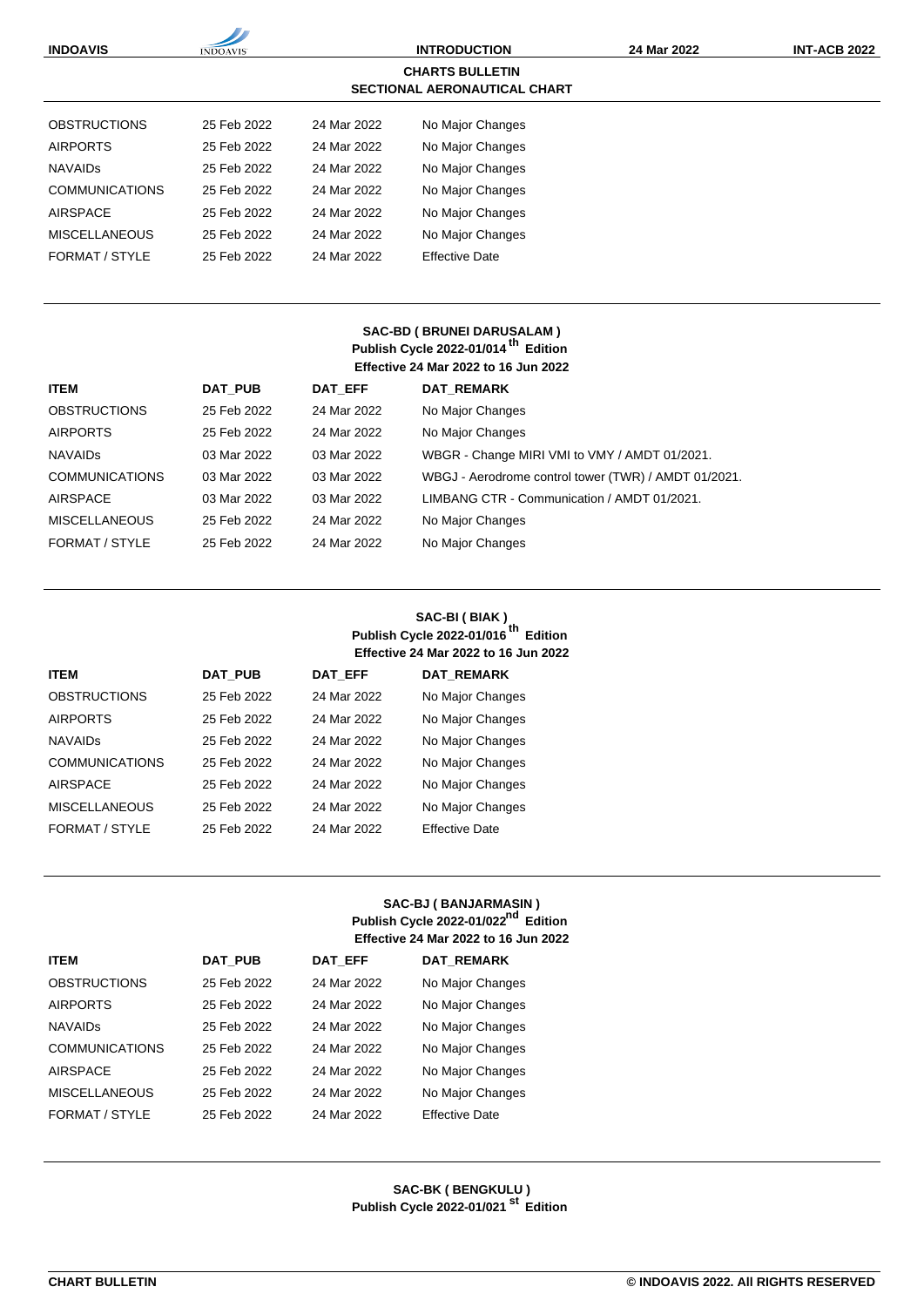**INDOAVIS INTRODUCTION 24 Mar 2022 INT-ACB 2022 CHARTS BULLETIN SECTIONAL AERONAUTICAL CHART Effective 24 Mar 2022 to 16 Jun 2022**

| <b>ITEM</b>           | DAT PUB                                   | DAT EFF                                   | <b>DAT REMARK</b>                                                                                                                                                                        |
|-----------------------|-------------------------------------------|-------------------------------------------|------------------------------------------------------------------------------------------------------------------------------------------------------------------------------------------|
| <b>OBSTRUCTIONS</b>   | 25 Feb 2022                               | 24 Mar 2022                               | No Major Changes                                                                                                                                                                         |
| <b>AIRPORTS</b>       | 25 Feb 2022                               | 24 Mar 2022                               | No Major Changes                                                                                                                                                                         |
| <b>NAVAIDS</b>        | 25 Feb 2022                               | 24 Mar 2022                               | No Major Changes                                                                                                                                                                         |
| <b>COMMUNICATIONS</b> | 25 Feb 2022                               | 24 Mar 2022                               | No Major Changes                                                                                                                                                                         |
| AIRSPACE              | 02 Dec 2021<br>02 Dec 2021<br>02 Dec 2021 | 27 Jan 2022<br>27 Jan 2022<br>27 Jan 2022 | FATMAWATI ATZ - Deactivation / AMDT 112<br>BENGKULU CTR - Lateral limit. Vertical limit. Call sign and Communication / AMDT 112<br>PALEMBANG TMA - Vertical and Lateral limit / AMDT 112 |
| <b>MISCELLANEOUS</b>  | 25 Feb 2022                               | 24 Mar 2022                               | No Major Changes                                                                                                                                                                         |
| FORMAT / STYLE        | 25 Feb 2022                               | 24 Mar 2022                               | No Major Changes                                                                                                                                                                         |
|                       |                                           |                                           |                                                                                                                                                                                          |

## **SAC-BM ( BALI MATARAM ) Publish Cycle 2022-01/023rd Edition Effective 24 Mar 2022 to 16 Jun 2022**

| <b>ITEM</b>           | <b>DAT PUB</b> | <b>DAT EFF</b> | <b>DAT REMARK</b>     |
|-----------------------|----------------|----------------|-----------------------|
| <b>OBSTRUCTIONS</b>   | 25 Feb 2022    | 24 Mar 2022    | No Major Changes      |
| <b>AIRPORTS</b>       | 25 Feb 2022    | 24 Mar 2022    | No Major Changes      |
| <b>NAVAIDS</b>        | 25 Feb 2022    | 24 Mar 2022    | No Major Changes      |
| <b>COMMUNICATIONS</b> | 25 Feb 2022    | 24 Mar 2022    | No Major Changes      |
| <b>AIRSPACE</b>       | 25 Feb 2022    | 24 Mar 2022    | No Major Changes      |
| <b>MISCELLANEOUS</b>  | 25 Feb 2022    | 24 Mar 2022    | No Major Changes      |
| FORMAT / STYLE        | 25 Feb 2022    | 24 Mar 2022    | <b>Effective Date</b> |

## **SAC-BN ( BANDANEIRA ) Publish Cycle 2022-01/009 th Edition Effective 24 Mar 2022 to 16 Jun 2022**

| <b>ITEM</b>           | DAT PUB     | DAT EFF     | <b>DAT REMARK</b>                                                  |
|-----------------------|-------------|-------------|--------------------------------------------------------------------|
| <b>OBSTRUCTIONS</b>   | 25 Feb 2022 | 24 Mar 2022 | No Major Changes                                                   |
| <b>AIRPORTS</b>       | 13 Jan 2022 | 24 Feb 2022 | WAPC - AD Elevation / AMDT 61                                      |
| <b>NAVAIDS</b>        | 16 Dec 2021 | 27 Jan 2022 | WAPC - Completely withdrawn Non-directional radio beacon / AMDT 60 |
| <b>COMMUNICATIONS</b> | 25 Feb 2022 | 24 Mar 2022 | No Major Changes                                                   |
| AIRSPACE              | 25 Feb 2022 | 24 Mar 2022 | No Major Changes                                                   |
| <b>MISCELLANEOUS</b>  | 25 Feb 2022 | 24 Mar 2022 | No Major Changes                                                   |
| FORMAT / STYLE        | 25 Feb 2022 | 24 Mar 2022 | No Major Changes                                                   |

## **SAC-BP ( BALIKPAPAN ) Publish Cycle 2022-01/021 st Edition Effective 24 Mar 2022 to 16 Jun 2022**

| <b>ITEM</b>           | <b>DAT PUB</b> | <b>DAT EFF</b> | <b>DAT REMARK</b>     |
|-----------------------|----------------|----------------|-----------------------|
| <b>OBSTRUCTIONS</b>   | 25 Feb 2022    | 24 Mar 2022    | No Major Changes      |
| <b>AIRPORTS</b>       | 25 Feb 2022    | 24 Mar 2022    | No Major Changes      |
| <b>NAVAIDS</b>        | 25 Feb 2022    | 24 Mar 2022    | No Major Changes      |
| <b>COMMUNICATIONS</b> | 25 Feb 2022    | 24 Mar 2022    | No Major Changes      |
| <b>AIRSPACE</b>       | 25 Feb 2022    | 24 Mar 2022    | No Major Changes      |
| <b>MISCELLANEOUS</b>  | 25 Feb 2022    | 24 Mar 2022    | No Major Changes      |
| FORMAT / STYLE        | 25 Feb 2022    | 24 Mar 2022    | <b>Effective Date</b> |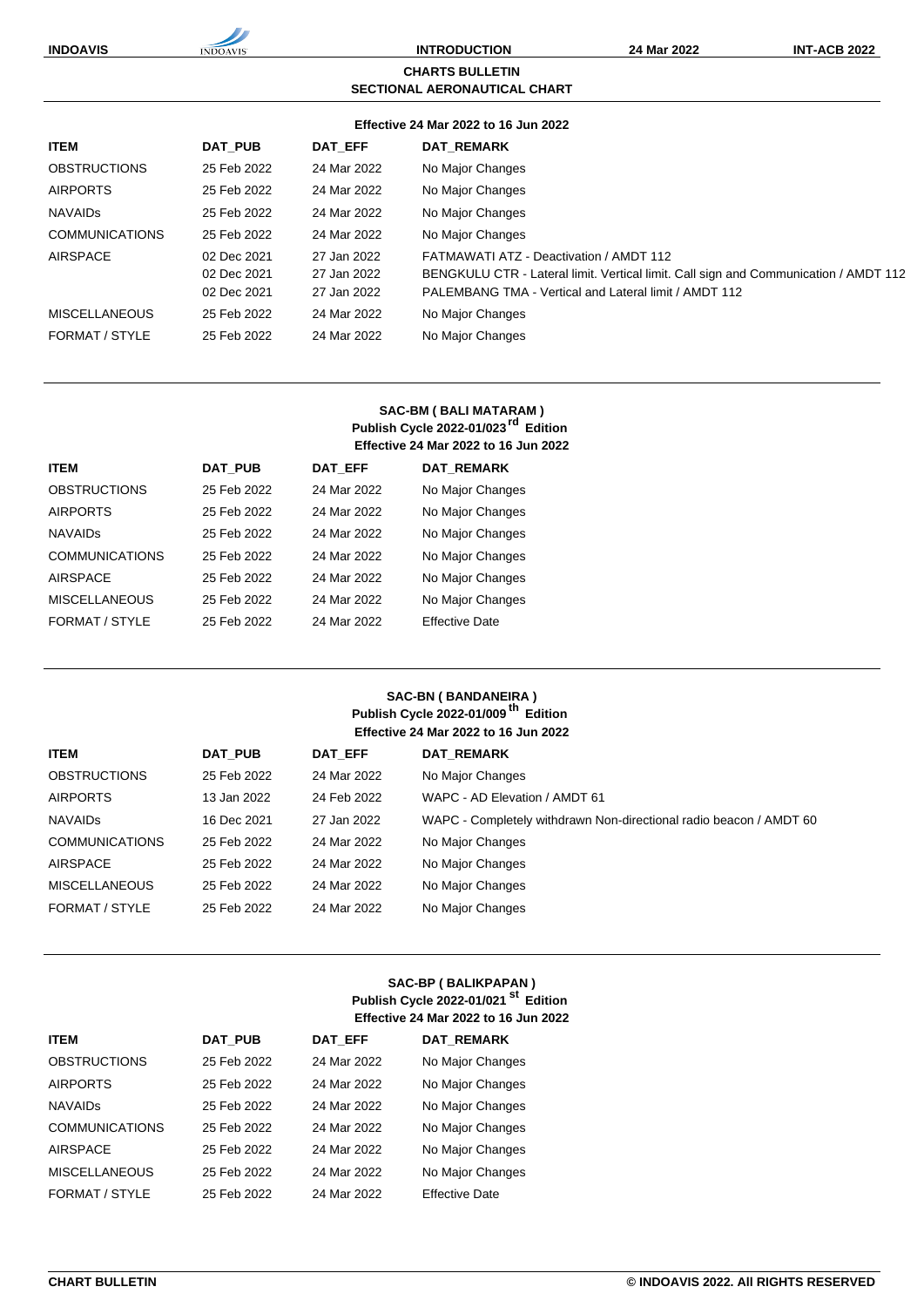#### **CHARTS BULLETIN SECTIONAL AERONAUTICAL CHART**

## **SAC-BR ( BURU ) Publish Cycle 2022-01/010 th Edition Effective 24 Mar 2022 to 16 Jun 2022**

| <b>ITEM</b>           | <b>DAT PUB</b> | <b>DAT EFF</b> | <b>DAT REMARK</b>     |
|-----------------------|----------------|----------------|-----------------------|
| <b>OBSTRUCTIONS</b>   | 25 Feb 2022    | 24 Mar 2022    | No Major Changes      |
| <b>AIRPORTS</b>       | 25 Feb 2022    | 24 Mar 2022    | No Major Changes      |
| <b>NAVAIDS</b>        | 25 Feb 2022    | 24 Mar 2022    | No Major Changes      |
| <b>COMMUNICATIONS</b> | 25 Feb 2022    | 24 Mar 2022    | No Major Changes      |
| <b>AIRSPACE</b>       | 25 Feb 2022    | 24 Mar 2022    | No Major Changes      |
| <b>MISCELLANEOUS</b>  | 25 Feb 2022    | 24 Mar 2022    | No Major Changes      |
| FORMAT / STYLE        | 25 Feb 2022    | 24 Mar 2022    | <b>Effective Date</b> |

## **SAC-BS ( BANDA SEA ) Publish Cycle 2022-01/008 th Edition Effective 24 Mar 2022 to 16 Jun 2022**

| <b>ITEM</b>           | <b>DAT PUB</b> | <b>DAT EFF</b> | <b>DAT REMARK</b>     |
|-----------------------|----------------|----------------|-----------------------|
| <b>OBSTRUCTIONS</b>   | 25 Feb 2022    | 24 Mar 2022    | No Major Changes      |
| <b>AIRPORTS</b>       | 25 Feb 2022    | 24 Mar 2022    | No Major Changes      |
| <b>NAVAIDS</b>        | 25 Feb 2022    | 24 Mar 2022    | No Major Changes      |
| <b>COMMUNICATIONS</b> | 25 Feb 2022    | 24 Mar 2022    | No Major Changes      |
| <b>AIRSPACE</b>       | 25 Feb 2022    | 24 Mar 2022    | No Major Changes      |
| <b>MISCELLANEOUS</b>  | 25 Feb 2022    | 24 Mar 2022    | No Major Changes      |
| FORMAT / STYLE        | 25 Feb 2022    | 24 Mar 2022    | <b>Effective Date</b> |

#### **SAC-BT ( BATAM ) Publish Cycle 2022-01/023rd Edition Effective 24 Mar 2022 to 16 Jun 2022**

| <b>ITEM</b>           | <b>DAT PUB</b> | DAT EFF     | <b>DAT REMARK</b>                                                                 |
|-----------------------|----------------|-------------|-----------------------------------------------------------------------------------|
| <b>OBSTRUCTIONS</b>   | 25 Feb 2022    | 24 Mar 2022 | No Major Changes                                                                  |
| <b>AIRPORTS</b>       | 10 Feb 2022    | 24 Mar 2022 | WIBL - Runway Dimension / AMDT 115                                                |
| <b>NAVAIDS</b>        | 25 Feb 2022    | 24 Mar 2022 | No Major Changes                                                                  |
| <b>COMMUNICATIONS</b> | 25 Feb 2022    | 24 Mar 2022 | No Major Changes                                                                  |
| <b>AIRSPACE</b>       | 02 Dec 2021    | 27 Jan 2022 | JAMBI CTR - Lateral limit. Vertical limit. Call sign and Communication / AMDT 112 |
|                       | 02 Dec 2021    | 27 Jan 2022 | PALEMBANG TMA - Vertical and Lateral limit / AMDT 112                             |
|                       | 03 Mar 2022    | 03 Mar 2022 | KUALA LUMPUR FIR - Communication / AMDT 01/2021.                                  |
|                       | 03 Mar 2022    | 03 Mar 2022 | KUALA LUMPUR TMA - Communication / AMDT 01/2021.                                  |
| <b>MISCELLANEOUS</b>  | 25 Feb 2022    | 24 Mar 2022 | No Major Changes                                                                  |
| FORMAT / STYLE        | 25 Feb 2022    | 24 Mar 2022 | No Major Changes                                                                  |

## **SAC-BU ( BAU BAU ) Publish Cycle 2022-01/016 th Edition Effective 24 Mar 2022 to 16 Jun 2022**

| <b>ITEM</b>         | DAT PUB     | <b>DAT EFF</b> | <b>DAT REMARK</b>              |
|---------------------|-------------|----------------|--------------------------------|
| <b>OBSTRUCTIONS</b> | 25 Feb 2022 | 24 Mar 2022    | No Major Changes               |
| <b>AIRPORTS</b>     | 13 Jan 2022 | 24 Feb 2022    | WAWD - AD Elevation / AMDT 114 |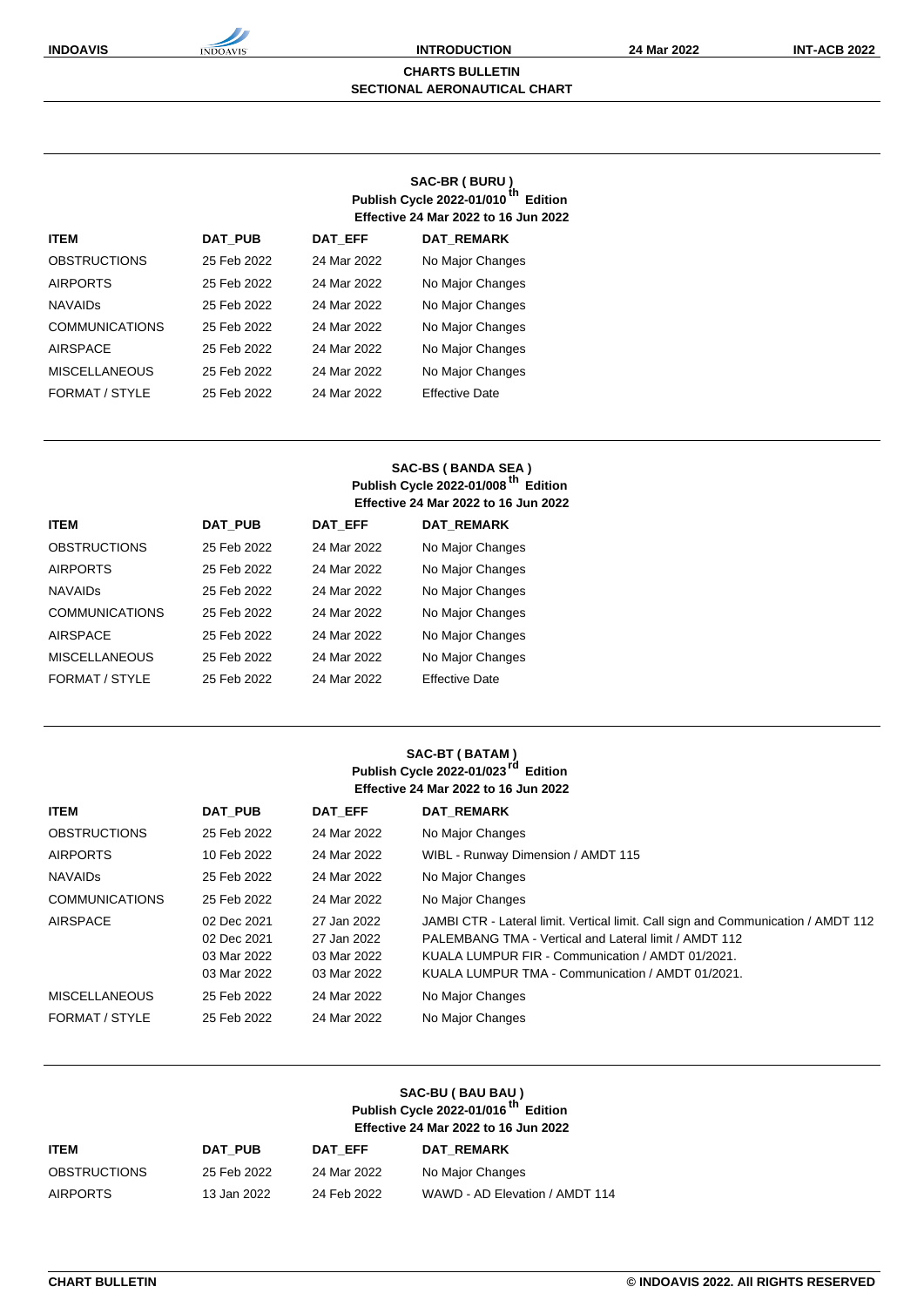| <b>INDOAVIS</b>       |                 |             | <b>INTRODUCTION</b>                                           | 24 Mar 2022 | <b>INT-ACB 2022</b> |
|-----------------------|-----------------|-------------|---------------------------------------------------------------|-------------|---------------------|
|                       | <b>INDOAVIS</b> |             |                                                               |             |                     |
|                       |                 |             | <b>CHARTS BULLETIN</b><br><b>SECTIONAL AERONAUTICAL CHART</b> |             |                     |
|                       |                 |             |                                                               |             |                     |
| <b>NAVAIDS</b>        | 25 Feb 2022     | 24 Mar 2022 | No Major Changes                                              |             |                     |
| <b>COMMUNICATIONS</b> | 25 Feb 2022     | 24 Mar 2022 | No Major Changes                                              |             |                     |
| <b>AIRSPACE</b>       | 25 Feb 2022     | 24 Mar 2022 | No Major Changes                                              |             |                     |
| <b>MISCELLANEOUS</b>  | 25 Feb 2022     | 24 Mar 2022 | No Major Changes                                              |             |                     |
| FORMAT / STYLE        | 25 Feb 2022     | 24 Mar 2022 | No Major Changes                                              |             |                     |
|                       |                 |             |                                                               |             |                     |
|                       |                 |             |                                                               |             |                     |
|                       |                 |             | <b>SAC-BW (BAWEAN)</b>                                        |             |                     |
|                       |                 |             | Publish Cycle 2022-01/008 <sup>th</sup> Edition               |             |                     |
|                       |                 |             | Effective 24 Mar 2022 to 16 Jun 2022                          |             |                     |
| <b>ITEM</b>           | <b>DAT PUB</b>  | DAT EFF     | <b>DAT REMARK</b>                                             |             |                     |
| <b>OBSTRUCTIONS</b>   | 25 Feb 2022     | 24 Mar 2022 | No Major Changes                                              |             |                     |
| <b>AIRPORTS</b>       | 25 Feb 2022     | 24 Mar 2022 | No Major Changes                                              |             |                     |
| <b>NAVAIDS</b>        | 25 Feb 2022     | 24 Mar 2022 | No Major Changes                                              |             |                     |
| <b>COMMUNICATIONS</b> | 25 Feb 2022     | 24 Mar 2022 | No Major Changes                                              |             |                     |
| <b>AIRSPACE</b>       | 25 Feb 2022     | 24 Mar 2022 | No Major Changes                                              |             |                     |
| <b>MISCELLANEOUS</b>  | 25 Feb 2022     | 24 Mar 2022 | No Major Changes                                              |             |                     |
| FORMAT / STYLE        | 25 Feb 2022     | 24 Mar 2022 | <b>Effective Date</b>                                         |             |                     |

## **SAC-CM ( CHRISTMAS ISL ) Publish Cycle 2022-01/007 th Edition Effective 24 Mar 2022 to 16 Jun 2022**

| <b>ITEM</b>           | <b>DAT PUB</b> | <b>DAT EFF</b> | <b>DAT REMARK</b>     |
|-----------------------|----------------|----------------|-----------------------|
| <b>OBSTRUCTIONS</b>   | 25 Feb 2022    | 24 Mar 2022    | No Major Changes      |
| <b>AIRPORTS</b>       | 25 Feb 2022    | 24 Mar 2022    | No Major Changes      |
| <b>NAVAIDS</b>        | 25 Feb 2022    | 24 Mar 2022    | No Major Changes      |
| <b>COMMUNICATIONS</b> | 25 Feb 2022    | 24 Mar 2022    | No Major Changes      |
| <b>AIRSPACE</b>       | 25 Feb 2022    | 24 Mar 2022    | No Major Changes      |
| <b>MISCELLANEOUS</b>  | 25 Feb 2022    | 24 Mar 2022    | No Major Changes      |
| FORMAT / STYLE        | 25 Feb 2022    | 24 Mar 2022    | <b>Effective Date</b> |

### **SAC-DB ( DOBO ) Publish Cycle 2022-01/017 th Edition Effective 24 Mar 2022 to 16 Jun 2022**

| <b>ITEM</b>           | DAT PUB     | DAT EFF     | <b>DAT REMARK</b>                                                   |
|-----------------------|-------------|-------------|---------------------------------------------------------------------|
| <b>OBSTRUCTIONS</b>   | 25 Feb 2022 | 24 Mar 2022 | No Major Changes                                                    |
| <b>AIRPORTS</b>       | 25 Feb 2022 | 24 Mar 2022 | No Major Changes                                                    |
| <b>NAVAIDS</b>        | 16 Dec 2021 | 27 Jan 2022 | WAPD - Completely withdrawn Non-directional radio beacon / AMDT 113 |
| <b>COMMUNICATIONS</b> | 25 Feb 2022 | 24 Mar 2022 | No Major Changes                                                    |
| <b>AIRSPACE</b>       | 25 Feb 2022 | 24 Mar 2022 | No Major Changes                                                    |
| <b>MISCELLANEOUS</b>  | 25 Feb 2022 | 24 Mar 2022 | No Major Changes                                                    |
| FORMAT / STYLE        | 25 Feb 2022 | 24 Mar 2022 | No Major Changes                                                    |

| SAC-DL (DILI)                                   |
|-------------------------------------------------|
| Publish Cycle 2022-01/014 <sup>th</sup> Edition |
| <b>Effective 24 Mar 2022 to 16 Jun 2022</b>     |
|                                                 |

**ITEM DAT\_PUB DAT\_EFF DAT\_REMARK**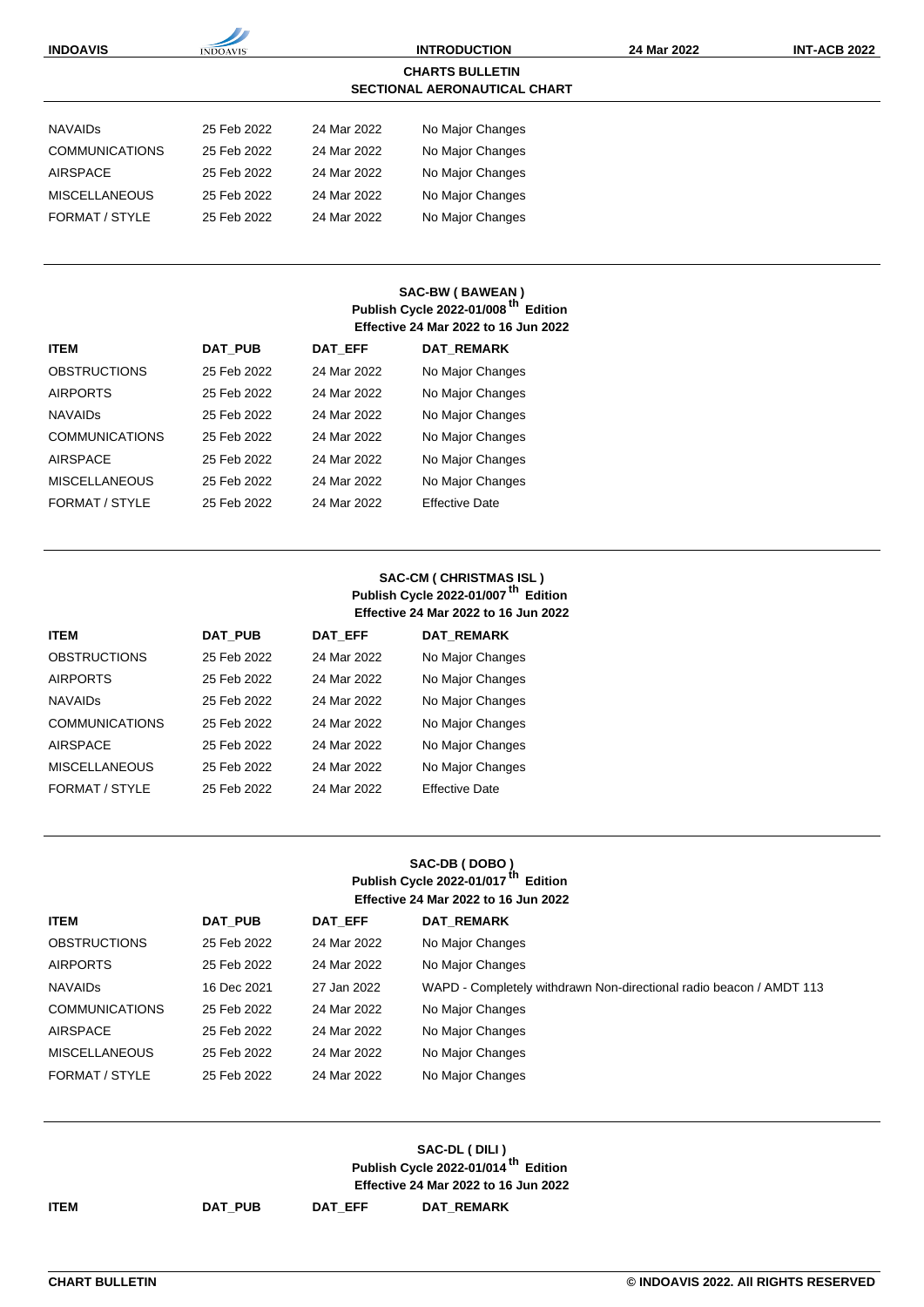| <b>INDOAVIS</b>       | <b>INDOAVIS</b> |             | <b>INTRODUCTION</b><br><b>CHARTS BULLETIN</b><br><b>SECTIONAL AERONAUTICAL CHART</b> | 24 Mar 2022                                                        | <b>INT-ACB 2022</b> |
|-----------------------|-----------------|-------------|--------------------------------------------------------------------------------------|--------------------------------------------------------------------|---------------------|
| <b>OBSTRUCTIONS</b>   | 25 Feb 2022     | 24 Mar 2022 | No Major Changes                                                                     |                                                                    |                     |
| <b>AIRPORTS</b>       | 25 Feb 2022     | 24 Mar 2022 | No Major Changes                                                                     |                                                                    |                     |
| <b>NAVAIDS</b>        | 16 Dec 2021     | 27 Jan 2022 |                                                                                      | WATQ - Completely withdrawn Non-directional radio beacon / AMDT 60 |                     |
| <b>COMMUNICATIONS</b> | 25 Feb 2022     | 24 Mar 2022 | No Major Changes                                                                     |                                                                    |                     |
| <b>AIRSPACE</b>       | 25 Feb 2022     | 24 Mar 2022 | No Major Changes                                                                     |                                                                    |                     |
| <b>MISCELLANEOUS</b>  | 25 Feb 2022     | 24 Mar 2022 | No Major Changes                                                                     |                                                                    |                     |
| FORMAT / STYLE        | 25 Feb 2022     | 24 Mar 2022 | No Major Changes                                                                     |                                                                    |                     |

### **SAC-ED ( ENDE ) Publish Cycle 2022-01/029 th Edition Effective 24 Mar 2022 to 16 Jun 2022**

| <b>ITEM</b>           | DAT PUB     | DAT EFF     | <b>DAT REMARK</b>                                                          |
|-----------------------|-------------|-------------|----------------------------------------------------------------------------|
| <b>OBSTRUCTIONS</b>   | 25 Feb 2022 | 24 Mar 2022 | No Major Changes                                                           |
| <b>AIRPORTS</b>       | 25 Feb 2022 | 24 Mar 2022 | No Major Changes                                                           |
| <b>NAVAIDS</b>        | 13 Jan 2022 | 24 Feb 2022 | WATW - Unserviceability of Non-Directional Radio Beacon (NDB) / SUPP 01/22 |
| <b>COMMUNICATIONS</b> | 25 Feb 2022 | 24 Mar 2022 | No Major Changes                                                           |
| <b>AIRSPACE</b>       | 25 Feb 2022 | 24 Mar 2022 | No Major Changes                                                           |
| <b>MISCELLANEOUS</b>  | 25 Feb 2022 | 24 Mar 2022 | No Major Changes                                                           |
| FORMAT / STYLE        | 25 Feb 2022 | 24 Mar 2022 | No Major Changes                                                           |

### **SAC-EG ( ENGGANO ) Publish Cycle 2022-01/008 th Edition Effective 24 Mar 2022 to 16 Jun 2022**

| <b>ITEM</b>           | DAT PUB     | DAT EFF     | <b>DAT REMARK</b>                                                                    |
|-----------------------|-------------|-------------|--------------------------------------------------------------------------------------|
| <b>OBSTRUCTIONS</b>   | 25 Feb 2022 | 24 Mar 2022 | No Major Changes                                                                     |
| <b>AIRPORTS</b>       | 25 Feb 2022 | 24 Mar 2022 | No Major Changes                                                                     |
| <b>NAVAIDS</b>        | 25 Feb 2022 | 24 Mar 2022 | No Major Changes                                                                     |
| <b>COMMUNICATIONS</b> | 25 Feb 2022 | 24 Mar 2022 | No Major Changes                                                                     |
| <b>AIRSPACE</b>       | 02 Dec 2021 | 27 Jan 2022 | BENGKULU CTR - Lateral limit. Vertical limit. Call sign and Communication / AMDT 112 |
|                       | 02 Dec 2021 | 27 Jan 2022 | PALEMBANG TMA - Vertical and Lateral limit / AMDT 112                                |
| <b>MISCELLANEOUS</b>  | 25 Feb 2022 | 24 Mar 2022 | No Major Changes                                                                     |
| FORMAT / STYLE        | 25 Feb 2022 | 24 Mar 2022 | No Major Changes                                                                     |
|                       |             |             |                                                                                      |

## **SAC-EJ ( EAST JAVA ) Publish Cycle 2022-01/023rd Edition Effective 24 Mar 2022 to 16 Jun 2022**

| <b>ITEM</b>           | <b>DAT PUB</b> | <b>DAT EFF</b> | <b>DAT REMARK</b>     |
|-----------------------|----------------|----------------|-----------------------|
| <b>OBSTRUCTIONS</b>   | 25 Feb 2022    | 24 Mar 2022    | No Major Changes      |
| <b>AIRPORTS</b>       | 25 Feb 2022    | 24 Mar 2022    | No Major Changes      |
| <b>NAVAIDS</b>        | 25 Feb 2022    | 24 Mar 2022    | No Major Changes      |
| <b>COMMUNICATIONS</b> | 25 Feb 2022    | 24 Mar 2022    | No Major Changes      |
| <b>AIRSPACE</b>       | 25 Feb 2022    | 24 Mar 2022    | No Major Changes      |
| <b>MISCELLANEOUS</b>  | 25 Feb 2022    | 24 Mar 2022    | No Major Changes      |
| FORMAT / STYLE        | 25 Feb 2022    | 24 Mar 2022    | <b>Effective Date</b> |

#### **SAC-FK ( FAK FAK )**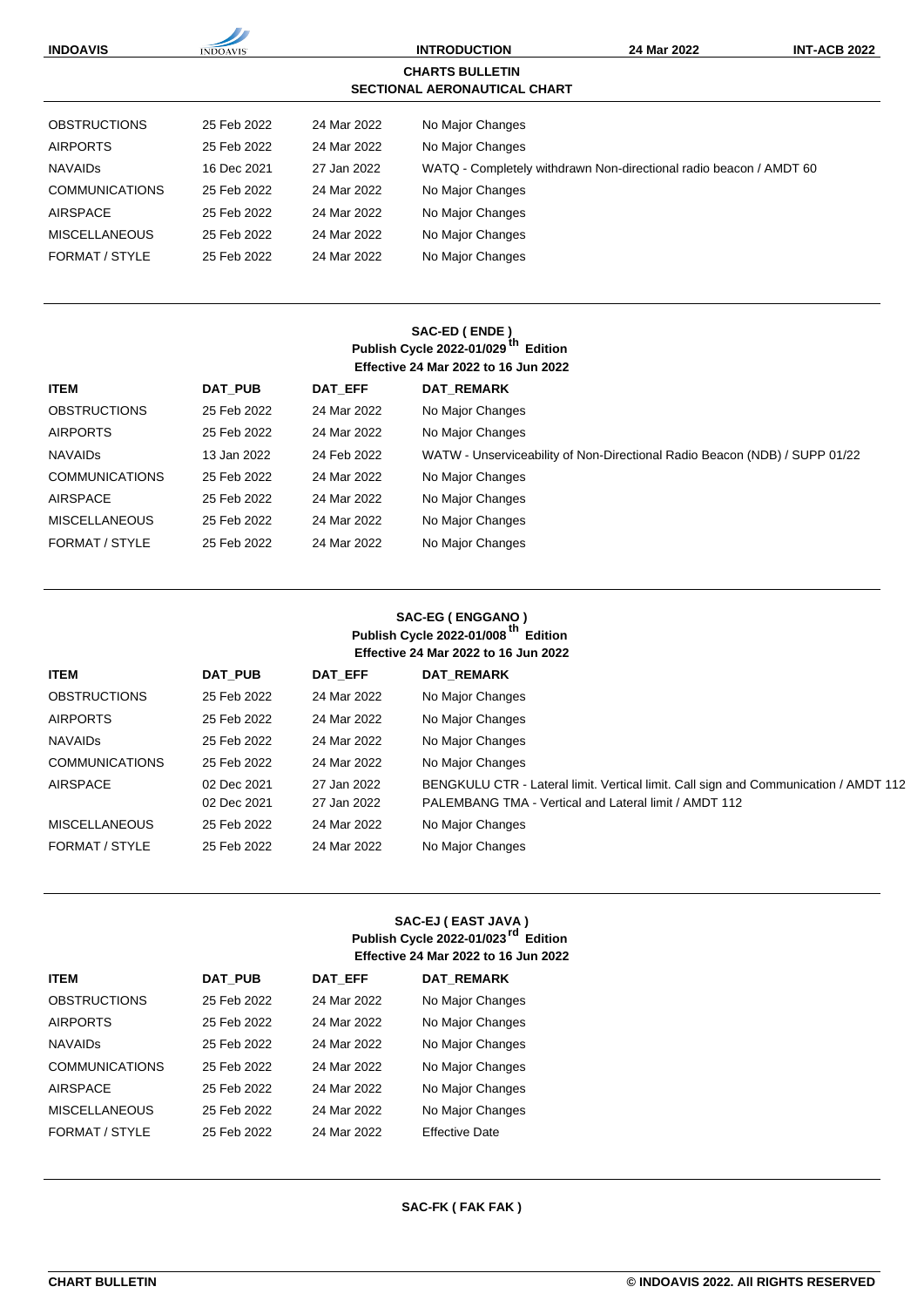#### **CHARTS BULLETIN SECTIONAL AERONAUTICAL CHART**

#### **Publish Cycle 2022-01/021 st Edition Effective 24 Mar 2022 to 16 Jun 2022**

| <b>ITEM</b>           | <b>DAT PUB</b> | DAT EFF     | <b>DAT REMARK</b>             |
|-----------------------|----------------|-------------|-------------------------------|
| <b>OBSTRUCTIONS</b>   | 25 Feb 2022    | 24 Mar 2022 | No Major Changes              |
| <b>AIRPORTS</b>       | 16 Dec 2021    | 27 Jan 2022 | WASO - Airport Name / AMDT 60 |
| <b>NAVAIDS</b>        | 25 Feb 2022    | 24 Mar 2022 | No Major Changes              |
| <b>COMMUNICATIONS</b> | 25 Feb 2022    | 24 Mar 2022 | No Major Changes              |
| <b>AIRSPACE</b>       | 25 Feb 2022    | 24 Mar 2022 | No Major Changes              |
| <b>MISCELLANEOUS</b>  | 25 Feb 2022    | 24 Mar 2022 | No Major Changes              |
| FORMAT / STYLE        | 25 Feb 2022    | 24 Mar 2022 | No Major Changes              |
|                       |                |             |                               |

#### **SAC-GO ( GORONTALO ) Publish Cycle 2022-01/016 th Edition Effective 24 Mar 2022 to 16 Jun 2022**

| <b>ITEM</b>           | <b>DAT PUB</b> | <b>DAT EFF</b> | <b>DAT REMARK</b>     |
|-----------------------|----------------|----------------|-----------------------|
| <b>OBSTRUCTIONS</b>   | 25 Feb 2022    | 24 Mar 2022    | No Major Changes      |
| <b>AIRPORTS</b>       | 25 Feb 2022    | 24 Mar 2022    | No Major Changes      |
| <b>NAVAIDS</b>        | 25 Feb 2022    | 24 Mar 2022    | No Major Changes      |
| <b>COMMUNICATIONS</b> | 25 Feb 2022    | 24 Mar 2022    | No Major Changes      |
| <b>AIRSPACE</b>       | 25 Feb 2022    | 24 Mar 2022    | No Major Changes      |
| <b>MISCELLANEOUS</b>  | 25 Feb 2022    | 24 Mar 2022    | No Major Changes      |
| FORMAT / STYLE        | 25 Feb 2022    | 24 Mar 2022    | <b>Effective Date</b> |

## **SAC-GS ( G. SANTOS ) Publish Cycle 2022-01/008 th Edition Effective 24 Mar 2022 to 16 Jun 2022**

| <b>ITEM</b>           | <b>DAT PUB</b> | <b>DAT EFF</b> | <b>DAT REMARK</b>     |
|-----------------------|----------------|----------------|-----------------------|
| <b>OBSTRUCTIONS</b>   | 25 Feb 2022    | 24 Mar 2022    | No Major Changes      |
| <b>AIRPORTS</b>       | 25 Feb 2022    | 24 Mar 2022    | No Major Changes      |
| <b>NAVAIDS</b>        | 25 Feb 2022    | 24 Mar 2022    | No Major Changes      |
| <b>COMMUNICATIONS</b> | 25 Feb 2022    | 24 Mar 2022    | No Major Changes      |
| <b>AIRSPACE</b>       | 25 Feb 2022    | 24 Mar 2022    | No Major Changes      |
| <b>MISCELLANEOUS</b>  | 25 Feb 2022    | 24 Mar 2022    | No Major Changes      |
| FORMAT / STYLE        | 25 Feb 2022    | 24 Mar 2022    | <b>Effective Date</b> |

#### **SAC-IP ( IPOH ) Publish Cycle 2022-01/018 th Edition Effective 24 Mar 2022 to 16 Jun 2022**

| <b>ITEM</b>           | <b>DAT PUB</b>                            | DAT EFF                                   | <b>DAT REMARK</b>                                                                                                                                    |
|-----------------------|-------------------------------------------|-------------------------------------------|------------------------------------------------------------------------------------------------------------------------------------------------------|
| <b>OBSTRUCTIONS</b>   | 25 Feb 2022                               | 24 Mar 2022                               | No Major Changes                                                                                                                                     |
| <b>AIRPORTS</b>       | 25 Feb 2022                               | 24 Mar 2022                               | No Major Changes                                                                                                                                     |
| <b>NAVAIDS</b>        | 25 Feb 2022                               | 24 Mar 2022                               | No Major Changes                                                                                                                                     |
| <b>COMMUNICATIONS</b> | 25 Feb 2022                               | 24 Mar 2022                               | No Major Changes                                                                                                                                     |
| <b>AIRSPACE</b>       | 03 Mar 2022<br>03 Mar 2022<br>03 Mar 2022 | 03 Mar 2022<br>03 Mar 2022<br>03 Mar 2022 | KUALA LUMPUR FIR - Communication / AMDT 01/2021.<br>KUALA LUMPUR TMA - Communication / AMDT 01/2021.<br>IPOH CTR - Operational Hours / AMDT 01/2021. |
| <b>MISCELLANEOUS</b>  | 25 Feb 2022                               | 24 Mar 2022                               | No Major Changes                                                                                                                                     |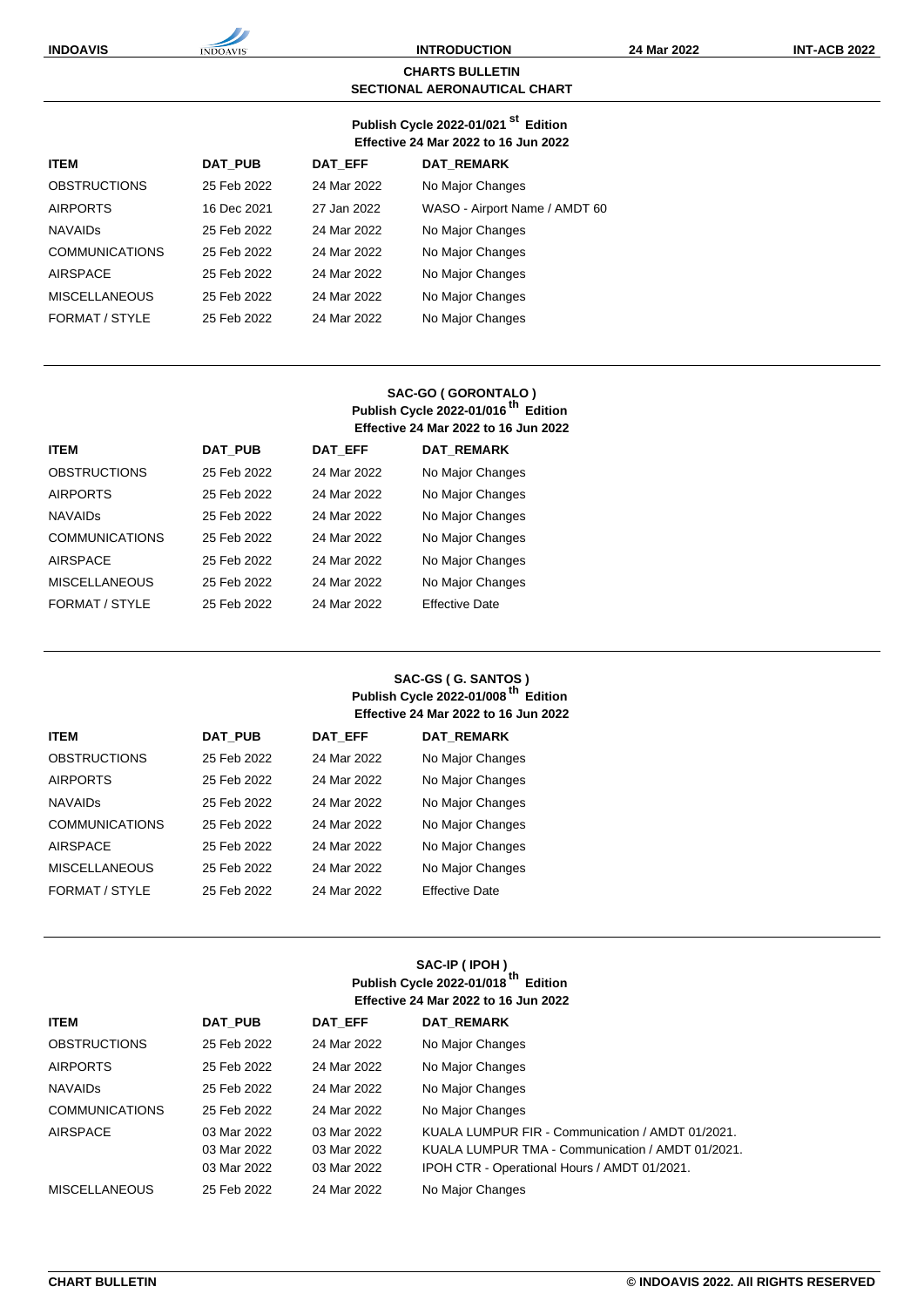| <b>INDOAVIS</b>                        | <b>INDOAVIS</b> |             | <b>INTRODUCTION</b>                                                                            | 24 Mar 2022                                                                            | <b>INT-ACB 2022</b> |
|----------------------------------------|-----------------|-------------|------------------------------------------------------------------------------------------------|----------------------------------------------------------------------------------------|---------------------|
|                                        |                 |             | <b>CHARTS BULLETIN</b><br><b>SECTIONAL AERONAUTICAL CHART</b>                                  |                                                                                        |                     |
|                                        |                 |             |                                                                                                |                                                                                        |                     |
| <b>FORMAT / STYLE</b>                  | 25 Feb 2022     | 24 Mar 2022 | No Major Changes                                                                               |                                                                                        |                     |
|                                        |                 |             |                                                                                                |                                                                                        |                     |
|                                        |                 |             | SAC-JA ( JEMAJA )                                                                              |                                                                                        |                     |
|                                        |                 |             | Publish Cycle 2022-01/009 <sup>th</sup> Edition<br><b>Effective 24 Mar 2022 to 16 Jun 2022</b> |                                                                                        |                     |
|                                        |                 |             |                                                                                                |                                                                                        |                     |
| <b>ITEM</b>                            | DAT_PUB         | DAT_EFF     | DAT_REMARK                                                                                     |                                                                                        |                     |
| <b>OBSTRUCTIONS</b><br><b>AIRPORTS</b> | 25 Feb 2022     | 24 Mar 2022 | No Major Changes                                                                               |                                                                                        |                     |
|                                        | 25 Feb 2022     | 24 Mar 2022 | No Major Changes                                                                               |                                                                                        |                     |
| <b>NAVAIDS</b>                         | 25 Feb 2022     | 24 Mar 2022 | No Major Changes                                                                               |                                                                                        |                     |
| <b>COMMUNICATIONS</b>                  | 25 Feb 2022     | 24 Mar 2022 | No Major Changes                                                                               |                                                                                        |                     |
| <b>AIRSPACE</b>                        | 03 Mar 2022     | 03 Mar 2022 |                                                                                                | KUALA LUMPUR FIR - Communication / AMDT 01/2021.                                       |                     |
| <b>MISCELLANEOUS</b>                   | 25 Feb 2022     | 24 Mar 2022 | No Major Changes                                                                               |                                                                                        |                     |
| FORMAT / STYLE                         | 25 Feb 2022     | 24 Mar 2022 | No Major Changes                                                                               |                                                                                        |                     |
|                                        |                 |             | SAC-JM (JAMBI)<br>Publish Cycle 2022-01/021 <sup>st</sup> Edition                              |                                                                                        |                     |
|                                        |                 |             | Effective 24 Mar 2022 to 16 Jun 2022                                                           |                                                                                        |                     |
| <b>ITEM</b>                            | DAT_PUB         | DAT_EFF     | <b>DAT_REMARK</b>                                                                              |                                                                                        |                     |
| <b>OBSTRUCTIONS</b>                    | 25 Feb 2022     | 24 Mar 2022 | No Major Changes                                                                               |                                                                                        |                     |
| <b>AIRPORTS</b>                        | 25 Feb 2022     | 24 Mar 2022 | No Major Changes                                                                               |                                                                                        |                     |
| <b>NAVAIDS</b>                         | 25 Feb 2022     | 24 Mar 2022 | No Major Changes                                                                               |                                                                                        |                     |
| <b>COMMUNICATIONS</b>                  | 25 Feb 2022     | 24 Mar 2022 | No Major Changes                                                                               |                                                                                        |                     |
| <b>AIRSPACE</b>                        | 02 Dec 2021     | 27 Jan 2022 |                                                                                                | PALEMBANG CTR - Lateral limit. Vertical limit. Call sign. and Communication / AMDT 112 |                     |

|                      | 02 Dec 2021 | 27 Jan 2022 | SULTAN THAHA ATZ - Deactivation / AMDT 112                                        |
|----------------------|-------------|-------------|-----------------------------------------------------------------------------------|
|                      | 02 Dec 2021 | 27 Jan 2022 | JAMBI CTR - Lateral limit. Vertical limit. Call sign and Communication / AMDT 112 |
|                      | 02 Dec 2021 | 27 Jan 2022 | PALEMBANG TMA - Vertical and Lateral limit / AMDT 112                             |
| <b>MISCELLANEOUS</b> | 25 Feb 2022 | 24 Mar 2022 | No Major Changes                                                                  |
| FORMAT / STYLE       | 25 Feb 2022 | 24 Mar 2022 | No Major Changes                                                                  |
|                      |             |             |                                                                                   |
|                      |             |             |                                                                                   |

### **SAC-KA ( KALAO ) Publish Cycle 2022-01/011 th Edition Effective 24 Mar 2022 to 16 Jun 2022**

| <b>DAT PUB</b> | <b>DAT EFF</b> | <b>DAT REMARK</b>     |
|----------------|----------------|-----------------------|
| 25 Feb 2022    | 24 Mar 2022    | No Major Changes      |
| 25 Feb 2022    | 24 Mar 2022    | No Major Changes      |
| 25 Feb 2022    | 24 Mar 2022    | No Major Changes      |
| 25 Feb 2022    | 24 Mar 2022    | No Major Changes      |
| 25 Feb 2022    | 24 Mar 2022    | No Major Changes      |
| 25 Feb 2022    | 24 Mar 2022    | No Major Changes      |
| 25 Feb 2022    | 24 Mar 2022    | <b>Effective Date</b> |
|                |                |                       |

|                     |             | SAC-KB (KINABALU)<br>Publish Cycle 2022-01/011 <sup>th</sup> Edition<br><b>Effective 24 Mar 2022 to 16 Jun 2022</b> |                   |  |
|---------------------|-------------|---------------------------------------------------------------------------------------------------------------------|-------------------|--|
| <b>ITEM</b>         | DAT PUB     | DAT EFF                                                                                                             | <b>DAT REMARK</b> |  |
| <b>OBSTRUCTIONS</b> | 25 Feb 2022 | 24 Mar 2022                                                                                                         | No Major Changes  |  |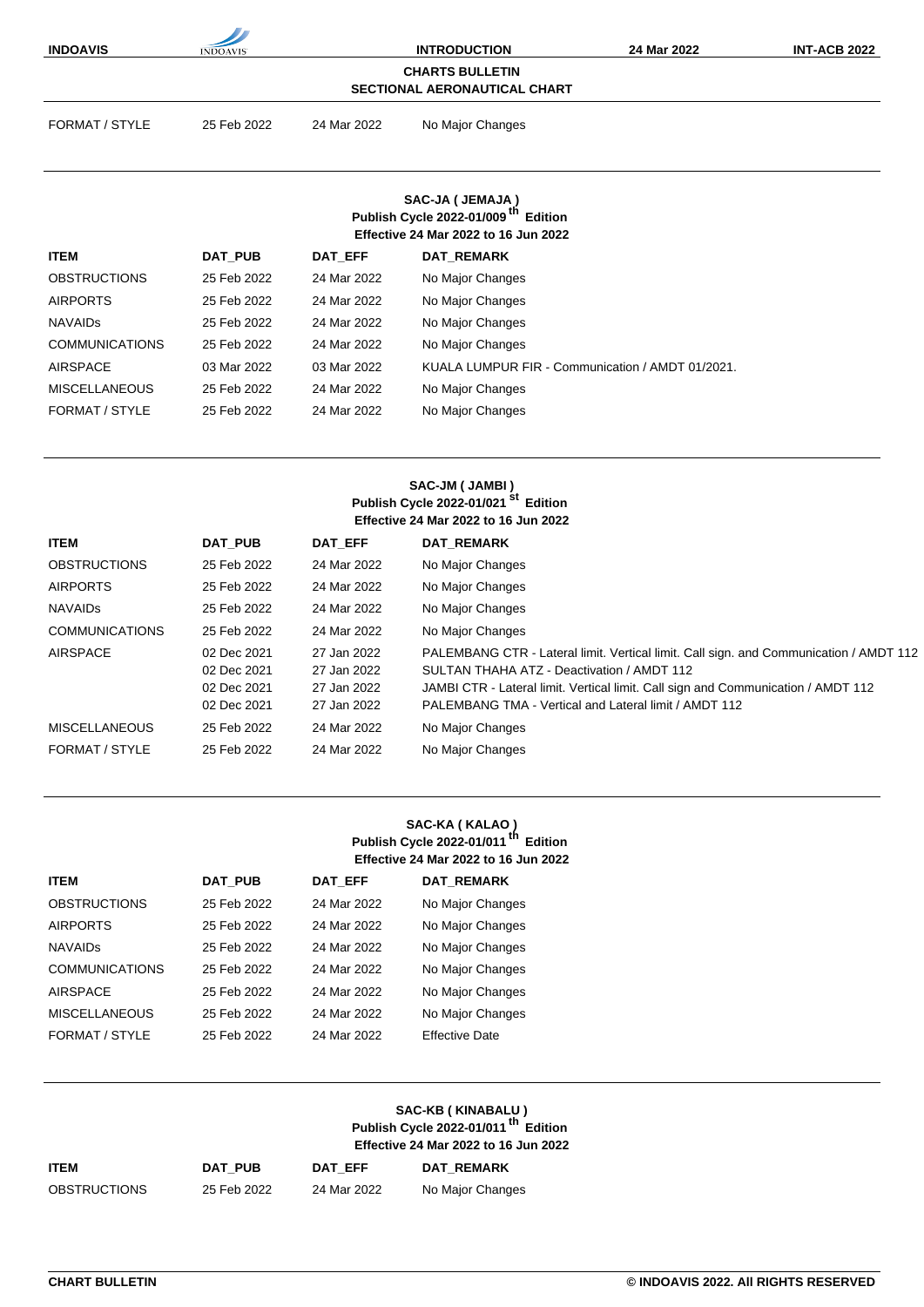| <b>INDOAVIS</b>       | <b>INDOAVIS</b> | <b>INTRODUCTION</b> |                                                               | 24 Mar 2022 | <b>INT-ACB 2022</b> |
|-----------------------|-----------------|---------------------|---------------------------------------------------------------|-------------|---------------------|
|                       |                 |                     | <b>CHARTS BULLETIN</b><br><b>SECTIONAL AERONAUTICAL CHART</b> |             |                     |
| <b>AIRPORTS</b>       | 25 Feb 2022     | 24 Mar 2022         | No Major Changes                                              |             |                     |
| <b>NAVAIDS</b>        | 25 Feb 2022     | 24 Mar 2022         | No Major Changes                                              |             |                     |
| <b>COMMUNICATIONS</b> | 25 Feb 2022     | 24 Mar 2022         | No Major Changes                                              |             |                     |
| <b>AIRSPACE</b>       | 25 Feb 2022     | 24 Mar 2022         | No Major Changes                                              |             |                     |
| <b>MISCELLANEOUS</b>  | 25 Feb 2022     | 24 Mar 2022         | No Major Changes                                              |             |                     |
| FORMAT / STYLE        | 25 Feb 2022     | 24 Mar 2022         | <b>Effective Date</b>                                         |             |                     |

## **SAC-KD ( KENDARI ) Publish Cycle 2022-01/017 th Edition Effective 24 Mar 2022 to 16 Jun 2022**

| <b>ITEM</b>           | <b>DAT PUB</b> | DAT EFF     | <b>DAT REMARK</b>     |
|-----------------------|----------------|-------------|-----------------------|
| <b>OBSTRUCTIONS</b>   | 25 Feb 2022    | 24 Mar 2022 | No Major Changes      |
| <b>AIRPORTS</b>       | 25 Feb 2022    | 24 Mar 2022 | No Major Changes      |
| <b>NAVAIDS</b>        | 25 Feb 2022    | 24 Mar 2022 | No Major Changes      |
| <b>COMMUNICATIONS</b> | 25 Feb 2022    | 24 Mar 2022 | No Major Changes      |
| <b>AIRSPACE</b>       | 25 Feb 2022    | 24 Mar 2022 | No Major Changes      |
| <b>MISCELLANEOUS</b>  | 25 Feb 2022    | 24 Mar 2022 | No Major Changes      |
| FORMAT / STYLE        | 25 Feb 2022    | 24 Mar 2022 | <b>Effective Date</b> |

## **SAC-KG ( KANGEAN ) Publish Cycle 2022-01/010 th Edition Effective 24 Mar 2022 to 16 Jun 2022**

| <b>ITEM</b>           | <b>DAT PUB</b> | DAT EFF     | <b>DAT REMARK</b>     |
|-----------------------|----------------|-------------|-----------------------|
| <b>OBSTRUCTIONS</b>   | 25 Feb 2022    | 24 Mar 2022 | No Major Changes      |
| <b>AIRPORTS</b>       | 25 Feb 2022    | 24 Mar 2022 | No Major Changes      |
| <b>NAVAIDS</b>        | 25 Feb 2022    | 24 Mar 2022 | No Major Changes      |
| <b>COMMUNICATIONS</b> | 25 Feb 2022    | 24 Mar 2022 | No Major Changes      |
| <b>AIRSPACE</b>       | 25 Feb 2022    | 24 Mar 2022 | No Major Changes      |
| <b>MISCELLANEOUS</b>  | 25 Feb 2022    | 24 Mar 2022 | No Major Changes      |
| FORMAT / STYLE        | 25 Feb 2022    | 24 Mar 2022 | <b>Effective Date</b> |

## **SAC-KL ( KUALA LUMPUR ) Publish Cycle 2022-01/016 th Edition Effective 24 Mar 2022 to 16 Jun 2022**

| <b>ITEM</b>           | DAT PUB                                   | DAT EFF                                   | <b>DAT REMARK</b>                                                                                                                                               |
|-----------------------|-------------------------------------------|-------------------------------------------|-----------------------------------------------------------------------------------------------------------------------------------------------------------------|
| <b>OBSTRUCTIONS</b>   | 25 Feb 2022                               | 24 Mar 2022                               | No Major Changes                                                                                                                                                |
| <b>AIRPORTS</b>       | 25 Feb 2022                               | 24 Mar 2022                               | No Major Changes                                                                                                                                                |
| <b>NAVAIDS</b>        | 25 Feb 2022                               | 24 Mar 2022                               | No Major Changes                                                                                                                                                |
| <b>COMMUNICATIONS</b> | 25 Feb 2022                               | 24 Mar 2022                               | No Major Changes                                                                                                                                                |
| <b>AIRSPACE</b>       | 03 Mar 2022<br>03 Mar 2022<br>03 Mar 2022 | 03 Mar 2022<br>03 Mar 2022<br>03 Mar 2022 | KUALA LUMPUR FIR - Communication / AMDT 01/2021.<br>KUALA LUMPUR TMA - Communication / AMDT 01/2021.<br>KUALA LUMPUR CTR - Change to SUBANG CTR / AMDT 01/2021. |
| <b>MISCELLANEOUS</b>  | 25 Feb 2022                               | 24 Mar 2022                               | No Major Changes                                                                                                                                                |
| FORMAT / STYLE        | 25 Feb 2022                               | 24 Mar 2022                               | No Major Changes                                                                                                                                                |

#### **SAC-KP ( KUPANG )**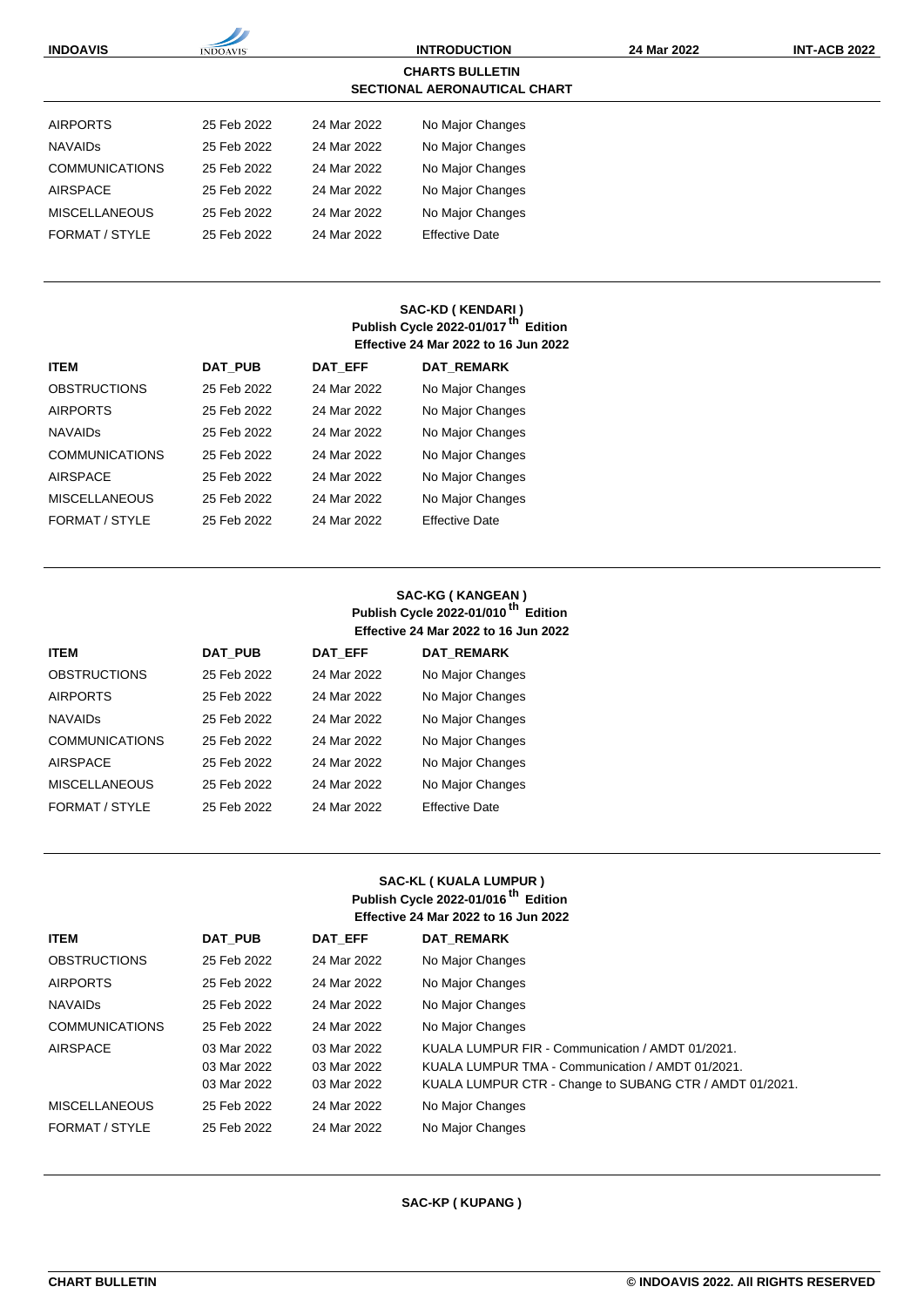#### **CHARTS BULLETIN SECTIONAL AERONAUTICAL CHART**

#### **Publish Cycle 2022-01/013 th Edition Effective 24 Mar 2022 to 16 Jun 2022**

| <b>ITEM</b>           | <b>DAT PUB</b> | <b>DAT EFF</b> | <b>DAT REMARK</b>     |
|-----------------------|----------------|----------------|-----------------------|
| <b>OBSTRUCTIONS</b>   | 25 Feb 2022    | 24 Mar 2022    | No Major Changes      |
| <b>AIRPORTS</b>       | 25 Feb 2022    | 24 Mar 2022    | No Major Changes      |
| <b>NAVAIDS</b>        | 25 Feb 2022    | 24 Mar 2022    | No Major Changes      |
| <b>COMMUNICATIONS</b> | 25 Feb 2022    | 24 Mar 2022    | No Major Changes      |
| AIRSPACE              | 25 Feb 2022    | 24 Mar 2022    | No Major Changes      |
| <b>MISCELLANEOUS</b>  | 25 Feb 2022    | 24 Mar 2022    | No Major Changes      |
| FORMAT / STYLE        | 25 Feb 2022    | 24 Mar 2022    | <b>Effective Date</b> |

### **SAC-KR ( KARIMATA ) Publish Cycle 2022-01/011 th Edition Effective 24 Mar 2022 to 16 Jun 2022**

| <b>ITEM</b>           | <b>DAT PUB</b> | <b>DAT EFF</b> | <b>DAT REMARK</b>     |
|-----------------------|----------------|----------------|-----------------------|
| <b>OBSTRUCTIONS</b>   | 25 Feb 2022    | 24 Mar 2022    | No Major Changes      |
| <b>AIRPORTS</b>       | 25 Feb 2022    | 24 Mar 2022    | No Major Changes      |
| <b>NAVAIDS</b>        | 25 Feb 2022    | 24 Mar 2022    | No Major Changes      |
| <b>COMMUNICATIONS</b> | 25 Feb 2022    | 24 Mar 2022    | No Major Changes      |
| <b>AIRSPACE</b>       | 25 Feb 2022    | 24 Mar 2022    | No Major Changes      |
| <b>MISCELLANEOUS</b>  | 25 Feb 2022    | 24 Mar 2022    | No Major Changes      |
| FORMAT / STYLE        | 25 Feb 2022    | 24 Mar 2022    | <b>Effective Date</b> |

## **SAC-KS ( KEPULAUAN SERIBU ) Publish Cycle 2022-01/009 th Edition Effective 24 Mar 2022 to 16 Jun 2022**

| <b>ITEM</b>           | DAT PUB     | <b>DAT EFF</b> | <b>DAT REMARK</b>     |
|-----------------------|-------------|----------------|-----------------------|
| <b>OBSTRUCTIONS</b>   | 25 Feb 2022 | 24 Mar 2022    | No Major Changes      |
| <b>AIRPORTS</b>       | 25 Feb 2022 | 24 Mar 2022    | No Major Changes      |
| <b>NAVAIDS</b>        | 25 Feb 2022 | 24 Mar 2022    | No Major Changes      |
| <b>COMMUNICATIONS</b> | 25 Feb 2022 | 24 Mar 2022    | No Major Changes      |
| AIRSPACE              | 25 Feb 2022 | 24 Mar 2022    | No Major Changes      |
| <b>MISCELLANEOUS</b>  | 25 Feb 2022 | 24 Mar 2022    | No Major Changes      |
| FORMAT / STYLE        | 25 Feb 2022 | 24 Mar 2022    | <b>Effective Date</b> |

### **SAC-LB ( LABUHA ) Publish Cycle 2022-01/018 th Edition Effective 24 Mar 2022 to 16 Jun 2022**

| <b>ITEM</b>           | <b>DAT PUB</b> | <b>DAT EFF</b> | <b>DAT REMARK</b>     |
|-----------------------|----------------|----------------|-----------------------|
| <b>OBSTRUCTIONS</b>   | 25 Feb 2022    | 24 Mar 2022    | No Major Changes      |
| <b>AIRPORTS</b>       | 25 Feb 2022    | 24 Mar 2022    | No Major Changes      |
| <b>NAVAIDS</b>        | 25 Feb 2022    | 24 Mar 2022    | No Major Changes      |
| <b>COMMUNICATIONS</b> | 25 Feb 2022    | 24 Mar 2022    | No Major Changes      |
| <b>AIRSPACE</b>       | 25 Feb 2022    | 24 Mar 2022    | No Major Changes      |
| <b>MISCELLANEOUS</b>  | 25 Feb 2022    | 24 Mar 2022    | No Major Changes      |
| FORMAT / STYLE        | 25 Feb 2022    | 24 Mar 2022    | <b>Effective Date</b> |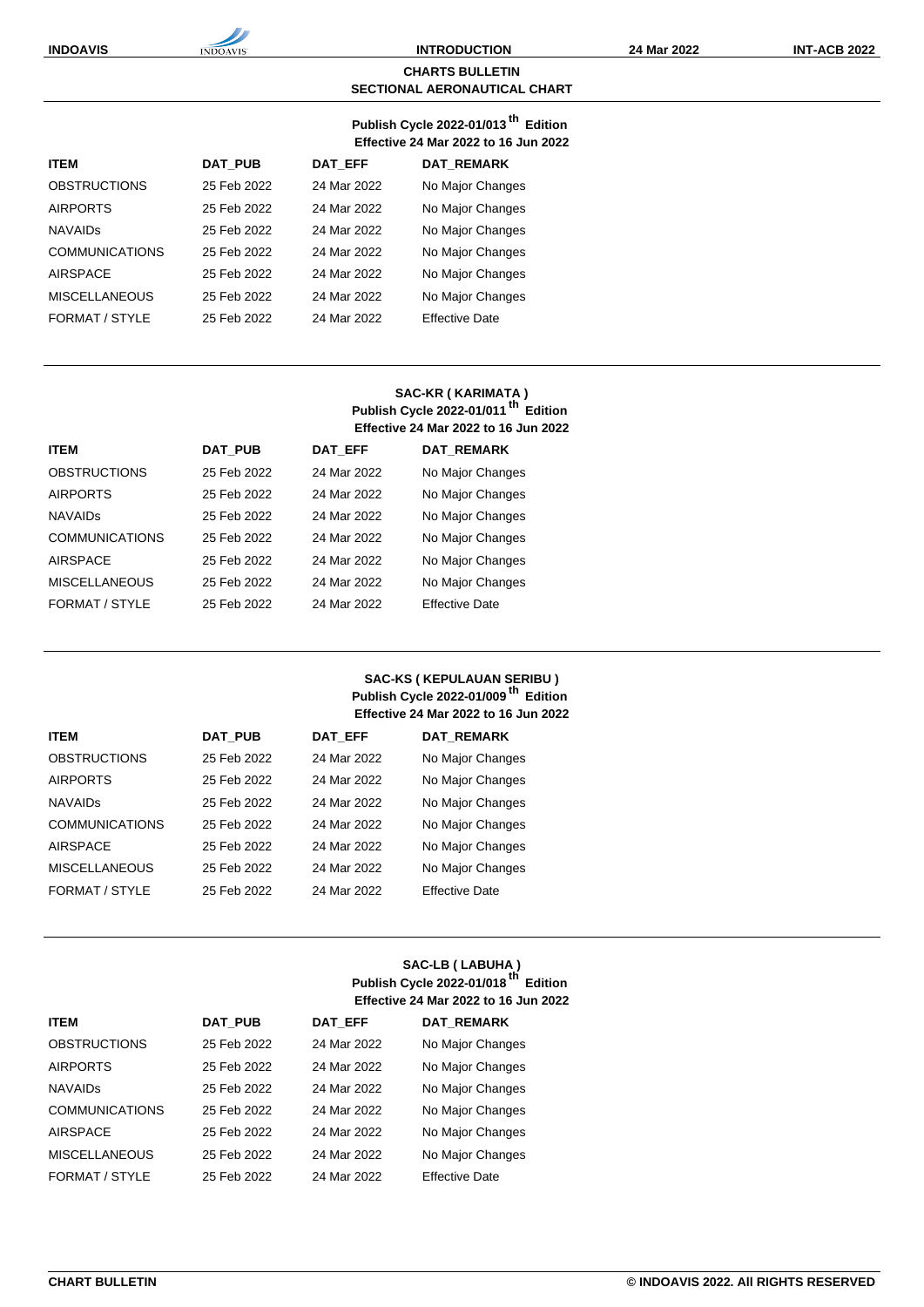#### **CHARTS BULLETIN SECTIONAL AERONAUTICAL CHART**

#### **SAC-LP ( BANDAR LAMPUNG ) Publish Cycle 2022-01/020 th Edition Effective 24 Mar 2022 to 16 Jun 2022**

| <b>ITEM</b>           | <b>DAT PUB</b>                            | DAT EFF                                   | <b>DAT REMARK</b>                                                                                                                                                                                                                       |
|-----------------------|-------------------------------------------|-------------------------------------------|-----------------------------------------------------------------------------------------------------------------------------------------------------------------------------------------------------------------------------------------|
| <b>OBSTRUCTIONS</b>   | 25 Feb 2022                               | 24 Mar 2022                               | No Major Changes                                                                                                                                                                                                                        |
| <b>AIRPORTS</b>       | 25 Feb 2022                               | 24 Mar 2022                               | No Major Changes                                                                                                                                                                                                                        |
| <b>NAVAIDS</b>        | 25 Feb 2022                               | 24 Mar 2022                               | No Major Changes                                                                                                                                                                                                                        |
| <b>COMMUNICATIONS</b> | 25 Feb 2022                               | 24 Mar 2022                               | No Major Changes                                                                                                                                                                                                                        |
| <b>AIRSPACE</b>       | 02 Dec 2021<br>02 Dec 2021<br>02 Dec 2021 | 27 Jan 2022<br>27 Jan 2022<br>27 Jan 2022 | PALEMBANG CTR - Lateral limit. Vertical limit. Call sign. and Communication / AMDT 112<br>BENGKULU CTR - Lateral limit. Vertical limit. Call sign and Communication / AMDT 112<br>PALEMBANG TMA - Vertical and Lateral limit / AMDT 112 |
| <b>MISCELLANEOUS</b>  | 25 Feb 2022                               | 24 Mar 2022                               | No Major Changes                                                                                                                                                                                                                        |
| FORMAT / STYLE        | 25 Feb 2022                               | 24 Mar 2022                               | No Major Changes                                                                                                                                                                                                                        |
|                       |                                           |                                           |                                                                                                                                                                                                                                         |

### **SAC-MD ( MEDAN ) Publish Cycle 2022-01/022nd Edition Effective 24 Mar 2022 to 16 Jun 2022**

|                       | Ellective 24 Mai 2022 to 10 Juli 2022 |             |                                                                     |  |  |  |
|-----------------------|---------------------------------------|-------------|---------------------------------------------------------------------|--|--|--|
| <b>ITEM</b>           | DAT PUB                               | DAT EFF     | <b>DAT REMARK</b>                                                   |  |  |  |
| <b>OBSTRUCTIONS</b>   | 25 Feb 2022                           | 24 Mar 2022 | No Major Changes                                                    |  |  |  |
| <b>AIRPORTS</b>       | 25 Feb 2022                           | 24 Mar 2022 | No Major Changes                                                    |  |  |  |
| <b>NAVAIDS</b>        | 10 Feb 2022                           | 24 Mar 2022 | WIMN - Completely withdrawn Non-directional radio beacon / AMDT 115 |  |  |  |
| <b>COMMUNICATIONS</b> | 25 Feb 2022                           | 24 Mar 2022 | No Major Changes                                                    |  |  |  |
| AIRSPACE              | 03 Mar 2022                           | 03 Mar 2022 | KUALA LUMPUR FIR - Communication / AMDT 01/2021.                    |  |  |  |
|                       | 03 Mar 2022                           | 03 Mar 2022 | KUALA LUMPUR TMA - Communication / AMDT 01/2021.                    |  |  |  |
| <b>MISCELLANEOUS</b>  | 25 Feb 2022                           | 24 Mar 2022 | No Major Changes                                                    |  |  |  |
| FORMAT / STYLE        | 25 Feb 2022                           | 24 Mar 2022 | No Major Changes                                                    |  |  |  |
|                       |                                       |             |                                                                     |  |  |  |

#### **SAC-MI ( MOROTAI ) Publish Cycle 2022-01/011 th Edition Effective 24 Mar 2022 to 16 Jun 2022**

| <b>ITEM</b>           | <b>DAT PUB</b> | DAT EFF     | <b>DAT REMARK</b>     |
|-----------------------|----------------|-------------|-----------------------|
| <b>OBSTRUCTIONS</b>   | 25 Feb 2022    | 24 Mar 2022 | No Major Changes      |
| <b>AIRPORTS</b>       | 25 Feb 2022    | 24 Mar 2022 | No Major Changes      |
| <b>NAVAIDS</b>        | 25 Feb 2022    | 24 Mar 2022 | No Major Changes      |
| <b>COMMUNICATIONS</b> | 25 Feb 2022    | 24 Mar 2022 | No Major Changes      |
| <b>AIRSPACE</b>       | 25 Feb 2022    | 24 Mar 2022 | No Major Changes      |
| <b>MISCELLANEOUS</b>  | 25 Feb 2022    | 24 Mar 2022 | No Major Changes      |
| FORMAT / STYLE        | 25 Feb 2022    | 24 Mar 2022 | <b>Effective Date</b> |

## **SAC-MJ ( MAMUJU ) Publish Cycle 2022-01/019 th Edition Effective 24 Mar 2022 to 16 Jun 2022**

| <b>ITEM</b>         | DAT PUB                    | DAT EFF                    | DAT REMARK                                                           |
|---------------------|----------------------------|----------------------------|----------------------------------------------------------------------|
| <b>OBSTRUCTIONS</b> | 25 Feb 2022                | 24 Mar 2022                | No Major Changes                                                     |
| <b>AIRPORTS</b>     | 13 Jan 2022<br>13 Jan 2022 | 24 Feb 2022<br>24 Feb 2022 | WAFB - AD Elevation / AMDT 114<br>WAFB - Runway Dimension / AMDT 114 |
| NAVAIDs             | 25 Feb 2022                | 24 Mar 2022                | No Major Changes                                                     |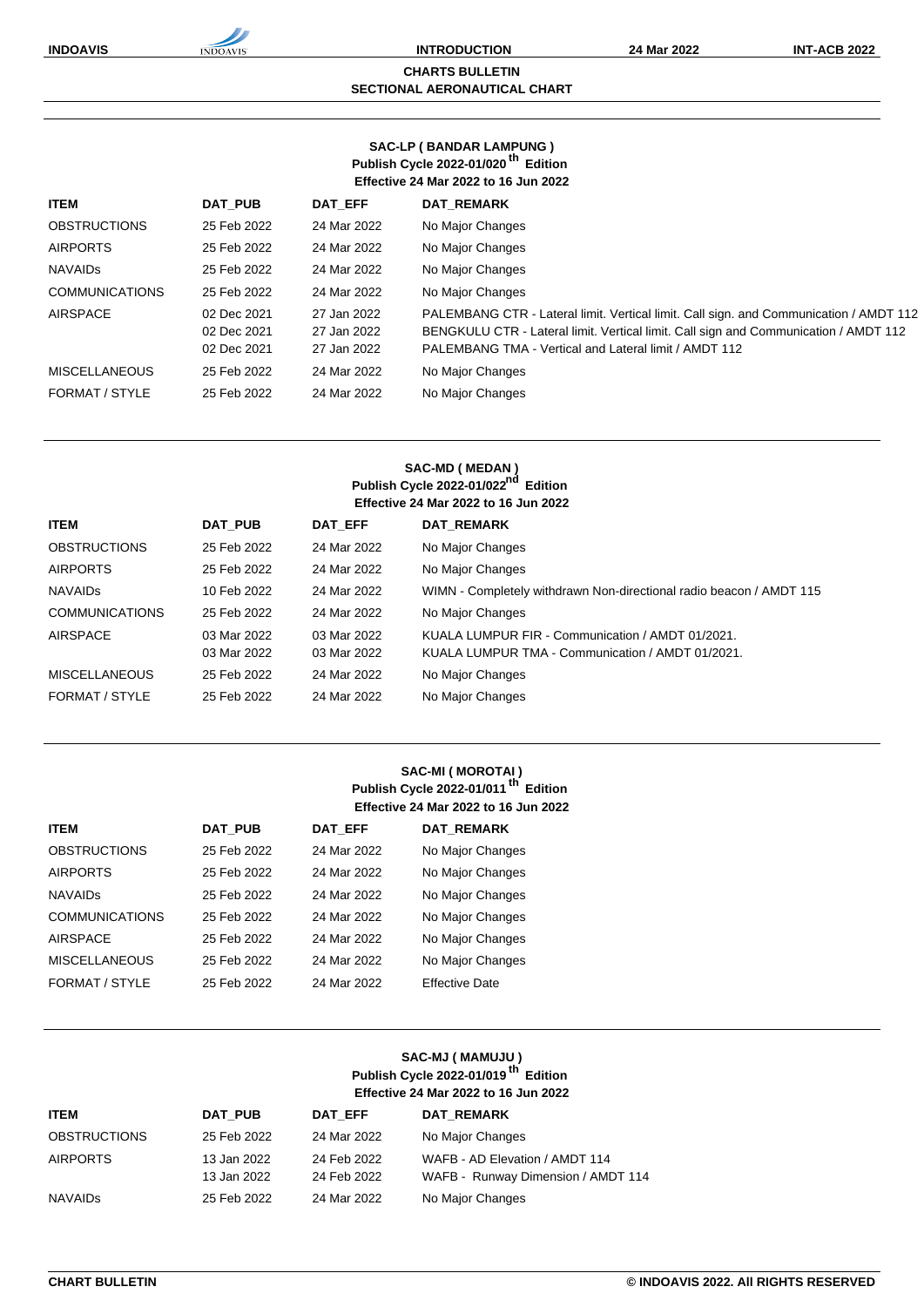| <b>INDOAVIS</b>                                               | <b>INDOAVIS</b> |             | <b>INTRODUCTION</b> | 24 Mar 2022                                                   | <b>INT-ACB 2022</b> |  |
|---------------------------------------------------------------|-----------------|-------------|---------------------|---------------------------------------------------------------|---------------------|--|
| <b>CHARTS BULLETIN</b><br><b>SECTIONAL AERONAUTICAL CHART</b> |                 |             |                     |                                                               |                     |  |
| <b>COMMUNICATIONS</b>                                         | 10 Feb 2022     | 24 Mar 2022 |                     | WAFD - Aerodrome flight information service (AFIS) / AMDT 115 |                     |  |
|                                                               |                 |             |                     |                                                               |                     |  |
| <b>AIRSPACE</b>                                               | 25 Feb 2022     | 24 Mar 2022 | No Major Changes    |                                                               |                     |  |
| <b>MISCELLANEOUS</b>                                          | 25 Feb 2022     | 24 Mar 2022 | No Major Changes    |                                                               |                     |  |
| FORMAT / STYLE                                                | 25 Feb 2022     | 24 Mar 2022 | No Major Changes    |                                                               |                     |  |
|                                                               |                 |             |                     |                                                               |                     |  |
|                                                               |                 |             |                     |                                                               |                     |  |

## **SAC-MK ( MAKASSAR ) Publish Cycle 2022-01/017 th Edition Effective 24 Mar 2022 to 16 Jun 2022**

| <b>ITEM</b>           | DAT PUB     | DAT EFF     | <b>DAT REMARK</b>              |
|-----------------------|-------------|-------------|--------------------------------|
| <b>OBSTRUCTIONS</b>   | 25 Feb 2022 | 24 Mar 2022 | No Major Changes               |
| <b>AIRPORTS</b>       | 10 Feb 2022 | 24 Mar 2022 | WAWH - AD Elevation / AMDT 115 |
| <b>NAVAIDS</b>        | 25 Feb 2022 | 24 Mar 2022 | No Major Changes               |
| <b>COMMUNICATIONS</b> | 25 Feb 2022 | 24 Mar 2022 | No Major Changes               |
| <b>AIRSPACE</b>       | 25 Feb 2022 | 24 Mar 2022 | No Major Changes               |
| <b>MISCELLANEOUS</b>  | 25 Feb 2022 | 24 Mar 2022 | No Major Changes               |
| FORMAT / STYLE        | 25 Feb 2022 | 24 Mar 2022 | No Major Changes               |
|                       |             |             |                                |

#### **SAC-ML ( MANGOLE ) Publish Cycle 2022-01/018 th Edition Effective 24 Mar 2022 to 16 Jun 2022**

| <b>ITEM</b>           | <b>DAT PUB</b> | DAT EFF     | <b>DAT REMARK</b>     |
|-----------------------|----------------|-------------|-----------------------|
| <b>OBSTRUCTIONS</b>   | 25 Feb 2022    | 24 Mar 2022 | No Major Changes      |
| <b>AIRPORTS</b>       | 25 Feb 2022    | 24 Mar 2022 | No Major Changes      |
| <b>NAVAIDS</b>        | 25 Feb 2022    | 24 Mar 2022 | No Major Changes      |
| <b>COMMUNICATIONS</b> | 25 Feb 2022    | 24 Mar 2022 | No Major Changes      |
| <b>AIRSPACE</b>       | 25 Feb 2022    | 24 Mar 2022 | No Major Changes      |
| <b>MISCELLANEOUS</b>  | 25 Feb 2022    | 24 Mar 2022 | No Major Changes      |
| FORMAT / STYLE        | 25 Feb 2022    | 24 Mar 2022 | <b>Effective Date</b> |

### **SAC-MO ( MANADO ) Publish Cycle 2022-01/017 th Edition Effective 24 Mar 2022 to 16 Jun 2022**

| <b>ITEM</b>           | <b>DAT PUB</b> | <b>DAT EFF</b> | <b>DAT REMARK</b>     |
|-----------------------|----------------|----------------|-----------------------|
| <b>OBSTRUCTIONS</b>   | 25 Feb 2022    | 24 Mar 2022    | No Major Changes      |
| <b>AIRPORTS</b>       | 25 Feb 2022    | 24 Mar 2022    | No Major Changes      |
| <b>NAVAIDS</b>        | 25 Feb 2022    | 24 Mar 2022    | No Major Changes      |
| <b>COMMUNICATIONS</b> | 25 Feb 2022    | 24 Mar 2022    | No Major Changes      |
| AIRSPACE              | 25 Feb 2022    | 24 Mar 2022    | No Major Changes      |
| <b>MISCELLANEOUS</b>  | 25 Feb 2022    | 24 Mar 2022    | No Major Changes      |
| FORMAT / STYLE        | 25 Feb 2022    | 24 Mar 2022    | <b>Effective Date</b> |

|                     |             | SAC-MR (MERAUKE)<br>Publish Cycle 2022-01/013 <sup>th</sup> Edition<br><b>Effective 24 Mar 2022 to 16 Jun 2022</b> |                   |
|---------------------|-------------|--------------------------------------------------------------------------------------------------------------------|-------------------|
| <b>ITEM</b>         | DAT PUB     | DAT EFF                                                                                                            | <b>DAT REMARK</b> |
| <b>OBSTRUCTIONS</b> | 25 Feb 2022 | 24 Mar 2022                                                                                                        | No Major Changes  |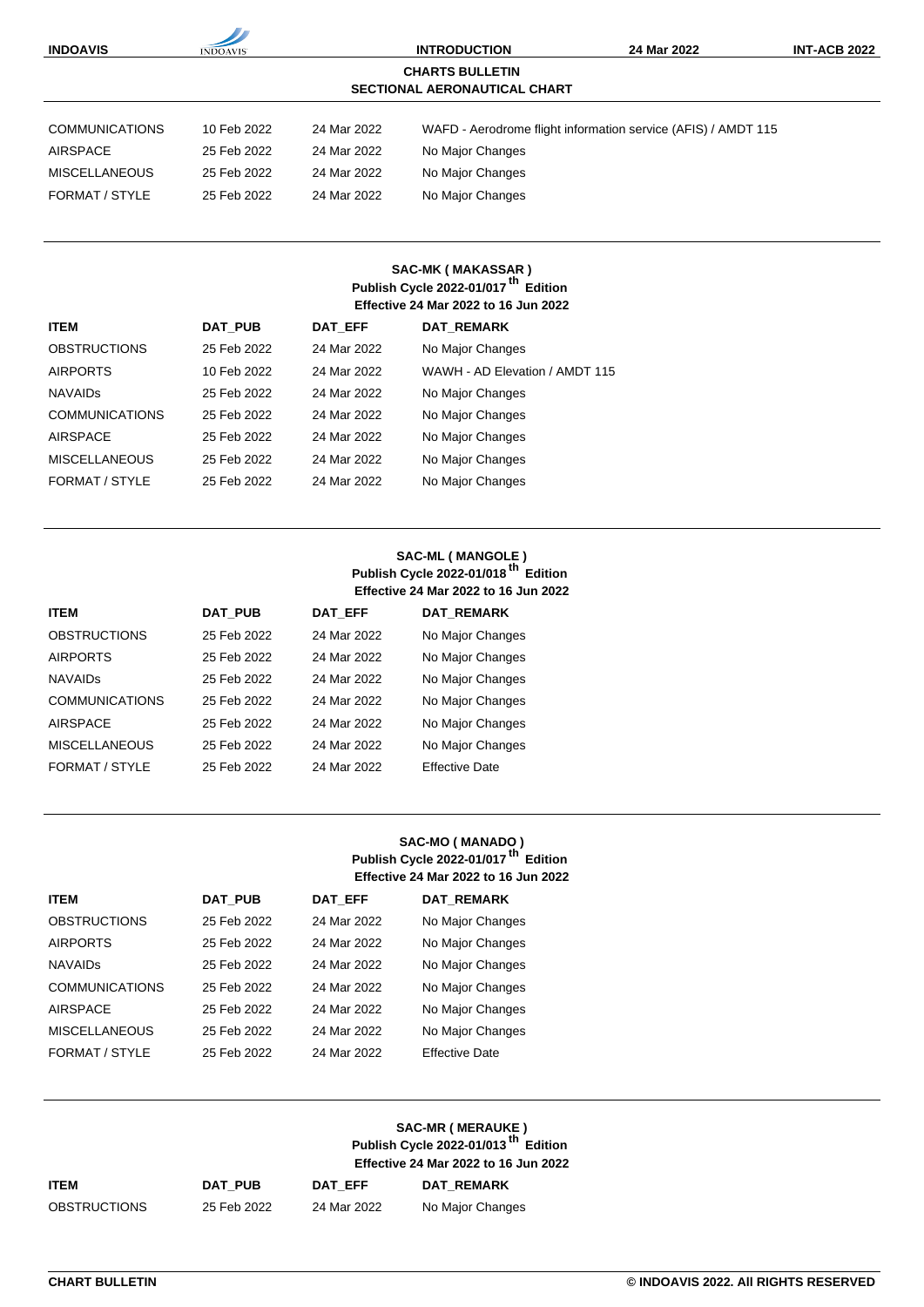| <b>INDOAVIS</b>                                               | <b>INDOAVIS</b> |             | <b>INTRODUCTION</b>   | 24 Mar 2022 | <b>INT-ACB 2022</b> |
|---------------------------------------------------------------|-----------------|-------------|-----------------------|-------------|---------------------|
| <b>CHARTS BULLETIN</b><br><b>SECTIONAL AERONAUTICAL CHART</b> |                 |             |                       |             |                     |
| <b>AIRPORTS</b>                                               | 25 Feb 2022     | 24 Mar 2022 | No Major Changes      |             |                     |
| <b>NAVAIDS</b>                                                | 25 Feb 2022     | 24 Mar 2022 | No Major Changes      |             |                     |
| <b>COMMUNICATIONS</b>                                         | 25 Feb 2022     | 24 Mar 2022 | No Major Changes      |             |                     |
| <b>AIRSPACE</b>                                               | 25 Feb 2022     | 24 Mar 2022 | No Major Changes      |             |                     |
| <b>MISCELLANEOUS</b>                                          | 25 Feb 2022     | 24 Mar 2022 | No Major Changes      |             |                     |
| FORMAT / STYLE                                                | 25 Feb 2022     | 24 Mar 2022 | <b>Effective Date</b> |             |                     |

### **SAC-MS ( MASALEMBU ) Publish Cycle 2022-01/008 th Edition Effective 24 Mar 2022 to 16 Jun 2022**

| <b>ITEM</b>           | <b>DAT PUB</b> | <b>DAT EFF</b> | <b>DAT REMARK</b>     |
|-----------------------|----------------|----------------|-----------------------|
| <b>OBSTRUCTIONS</b>   | 25 Feb 2022    | 24 Mar 2022    | No Major Changes      |
| <b>AIRPORTS</b>       | 25 Feb 2022    | 24 Mar 2022    | No Major Changes      |
| <b>NAVAIDS</b>        | 25 Feb 2022    | 24 Mar 2022    | No Major Changes      |
| <b>COMMUNICATIONS</b> | 25 Feb 2022    | 24 Mar 2022    | No Major Changes      |
| <b>AIRSPACE</b>       | 25 Feb 2022    | 24 Mar 2022    | No Major Changes      |
| <b>MISCELLANEOUS</b>  | 25 Feb 2022    | 24 Mar 2022    | No Major Changes      |
| FORMAT / STYLE        | 25 Feb 2022    | 24 Mar 2022    | <b>Effective Date</b> |

## **SAC-MT ( MARATUA ) Publish Cycle 2022-01/010 th Edition Effective 24 Mar 2022 to 16 Jun 2022**

| <b>ITEM</b>           | <b>DAT PUB</b> | DAT EFF     | <b>DAT REMARK</b>     |
|-----------------------|----------------|-------------|-----------------------|
| <b>OBSTRUCTIONS</b>   | 25 Feb 2022    | 24 Mar 2022 | No Major Changes      |
| <b>AIRPORTS</b>       | 25 Feb 2022    | 24 Mar 2022 | No Major Changes      |
| <b>NAVAIDS</b>        | 25 Feb 2022    | 24 Mar 2022 | No Major Changes      |
| <b>COMMUNICATIONS</b> | 25 Feb 2022    | 24 Mar 2022 | No Major Changes      |
| <b>AIRSPACE</b>       | 25 Feb 2022    | 24 Mar 2022 | No Major Changes      |
| <b>MISCELLANEOUS</b>  | 25 Feb 2022    | 24 Mar 2022 | No Major Changes      |
| FORMAT / STYLE        | 25 Feb 2022    | 24 Mar 2022 | <b>Effective Date</b> |

### **SAC-NA ( NABIRE ) Publish Cycle 2022-01/026 th Edition Effective 24 Mar 2022 to 16 Jun 2022**

| <b>ITEM</b>           | <b>DAT PUB</b> | DAT EFF     | <b>DAT REMARK</b>     |
|-----------------------|----------------|-------------|-----------------------|
| <b>OBSTRUCTIONS</b>   | 25 Feb 2022    | 24 Mar 2022 | No Major Changes      |
| <b>AIRPORTS</b>       | 25 Feb 2022    | 24 Mar 2022 | No Major Changes      |
| <b>NAVAIDS</b>        | 25 Feb 2022    | 24 Mar 2022 | No Major Changes      |
| <b>COMMUNICATIONS</b> | 25 Feb 2022    | 24 Mar 2022 | No Major Changes      |
| <b>AIRSPACE</b>       | 25 Feb 2022    | 24 Mar 2022 | No Major Changes      |
| <b>MISCELLANEOUS</b>  | 25 Feb 2022    | 24 Mar 2022 | No Major Changes      |
| FORMAT / STYLE        | 25 Feb 2022    | 24 Mar 2022 | <b>Effective Date</b> |

**SAC-NK ( NUNUKAN ) Publish Cycle 2022-01/014 th Edition Effective 24 Mar 2022 to 16 Jun 2022**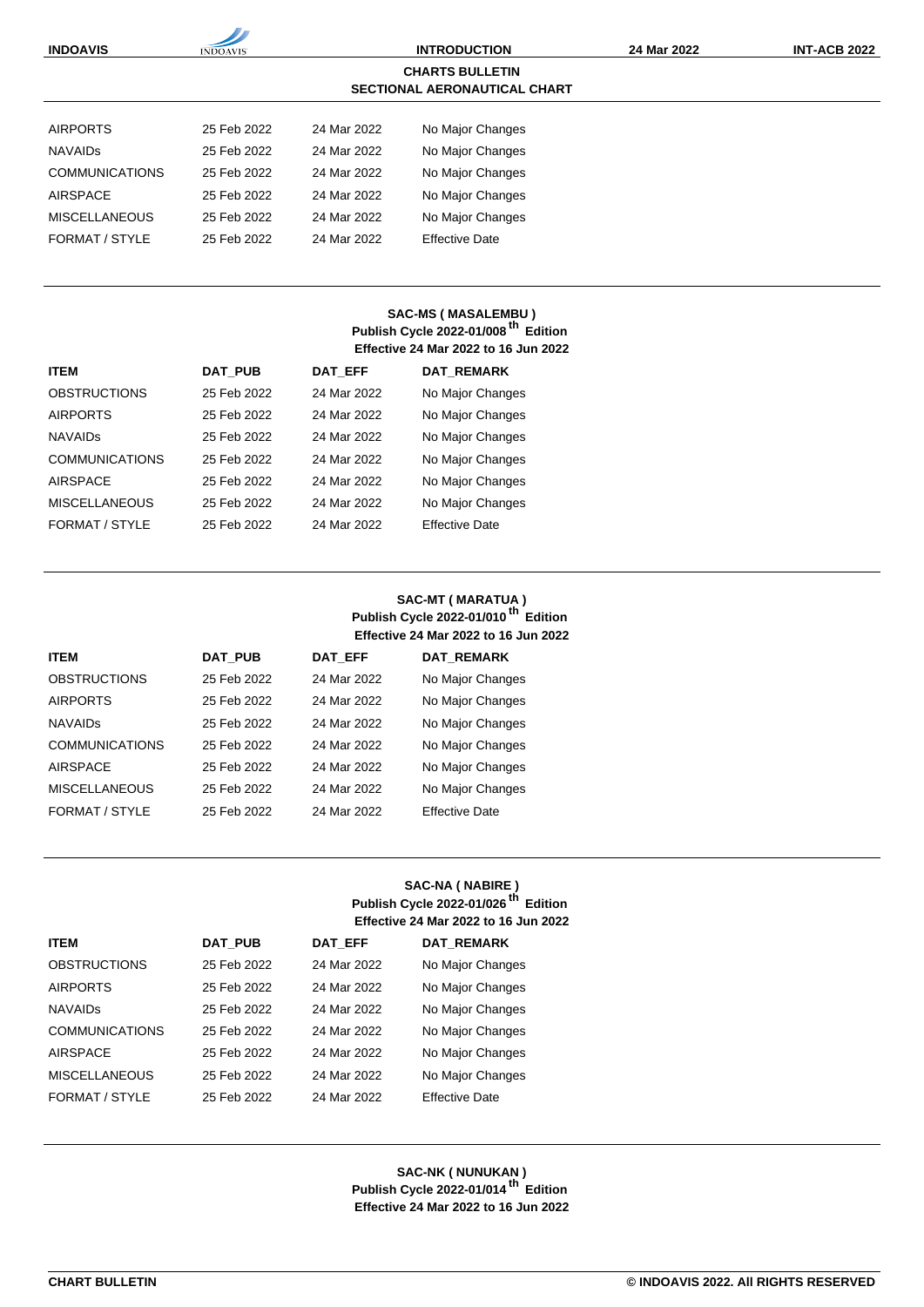| <b>INDOAVIS</b>       | <b>INDOAVIS</b>                                               |             | <b>INTRODUCTION</b>                | 24 Mar 2022 | <b>INT-ACB 2022</b> |  |  |
|-----------------------|---------------------------------------------------------------|-------------|------------------------------------|-------------|---------------------|--|--|
|                       | <b>CHARTS BULLETIN</b><br><b>SECTIONAL AERONAUTICAL CHART</b> |             |                                    |             |                     |  |  |
| <b>ITEM</b>           | <b>DAT PUB</b>                                                | DAT EFF     | <b>DAT REMARK</b>                  |             |                     |  |  |
| <b>OBSTRUCTIONS</b>   | 25 Feb 2022                                                   | 24 Mar 2022 | No Major Changes                   |             |                     |  |  |
| <b>AIRPORTS</b>       | 24 Feb 2022                                                   | 24 Feb 2022 | WBKD - AD Elevation / AMDT 01/2022 |             |                     |  |  |
| <b>NAVAIDS</b>        | 25 Feb 2022                                                   | 24 Mar 2022 | No Major Changes                   |             |                     |  |  |
| <b>COMMUNICATIONS</b> | 25 Feb 2022                                                   | 24 Mar 2022 | No Major Changes                   |             |                     |  |  |
| <b>AIRSPACE</b>       | 25 Feb 2022                                                   | 24 Mar 2022 | No Major Changes                   |             |                     |  |  |
| <b>MISCELLANEOUS</b>  | 25 Feb 2022                                                   | 24 Mar 2022 | No Major Changes                   |             |                     |  |  |
| FORMAT / STYLE        | 25 Feb 2022                                                   | 24 Mar 2022 | No Major Changes                   |             |                     |  |  |

## **SAC-NT ( NATUNA ) Publish Cycle 2022-01/009 th Edition Effective 24 Mar 2022 to 16 Jun 2022**

| <b>ITEM</b>           | <b>DAT PUB</b> | DAT_EFF     | <b>DAT REMARK</b>     |
|-----------------------|----------------|-------------|-----------------------|
| <b>OBSTRUCTIONS</b>   | 25 Feb 2022    | 24 Mar 2022 | No Major Changes      |
| <b>AIRPORTS</b>       | 25 Feb 2022    | 24 Mar 2022 | No Major Changes      |
| <b>NAVAIDS</b>        | 25 Feb 2022    | 24 Mar 2022 | No Major Changes      |
| <b>COMMUNICATIONS</b> | 25 Feb 2022    | 24 Mar 2022 | No Major Changes      |
| <b>AIRSPACE</b>       | 25 Feb 2022    | 24 Mar 2022 | No Major Changes      |
| <b>MISCELLANEOUS</b>  | 25 Feb 2022    | 24 Mar 2022 | No Major Changes      |
| FORMAT / STYLE        | 25 Feb 2022    | 24 Mar 2022 | <b>Effective Date</b> |

## **SAC-OS ( ONDONGSIAU ) Publish Cycle 2022-01/010 th Edition Effective 24 Mar 2022 to 16 Jun 2022**

| <b>ITEM</b>           | <b>DAT PUB</b> | <b>DAT EFF</b> | <b>DAT REMARK</b>     |
|-----------------------|----------------|----------------|-----------------------|
| <b>OBSTRUCTIONS</b>   | 25 Feb 2022    | 24 Mar 2022    | No Major Changes      |
| <b>AIRPORTS</b>       | 25 Feb 2022    | 24 Mar 2022    | No Major Changes      |
| <b>NAVAIDS</b>        | 25 Feb 2022    | 24 Mar 2022    | No Major Changes      |
| <b>COMMUNICATIONS</b> | 25 Feb 2022    | 24 Mar 2022    | No Major Changes      |
| <b>AIRSPACE</b>       | 25 Feb 2022    | 24 Mar 2022    | No Major Changes      |
| <b>MISCELLANEOUS</b>  | 25 Feb 2022    | 24 Mar 2022    | No Major Changes      |
| FORMAT / STYLE        | 25 Feb 2022    | 24 Mar 2022    | <b>Effective Date</b> |

## **SAC-PB ( PANGKALAN BUN ) Publish Cycle 2022-01/019 th Edition Effective 24 Mar 2022 to 16 Jun 2022**

| <b>ITEM</b>           | <b>DAT PUB</b> | <b>DAT EFF</b> | <b>DAT REMARK</b>     |
|-----------------------|----------------|----------------|-----------------------|
| <b>OBSTRUCTIONS</b>   | 25 Feb 2022    | 24 Mar 2022    | No Major Changes      |
| <b>AIRPORTS</b>       | 25 Feb 2022    | 24 Mar 2022    | No Major Changes      |
| <b>NAVAIDS</b>        | 25 Feb 2022    | 24 Mar 2022    | No Major Changes      |
| <b>COMMUNICATIONS</b> | 25 Feb 2022    | 24 Mar 2022    | No Major Changes      |
| <b>AIRSPACE</b>       | 25 Feb 2022    | 24 Mar 2022    | No Major Changes      |
| <b>MISCELLANEOUS</b>  | 25 Feb 2022    | 24 Mar 2022    | No Major Changes      |
| FORMAT / STYLE        | 25 Feb 2022    | 24 Mar 2022    | <b>Effective Date</b> |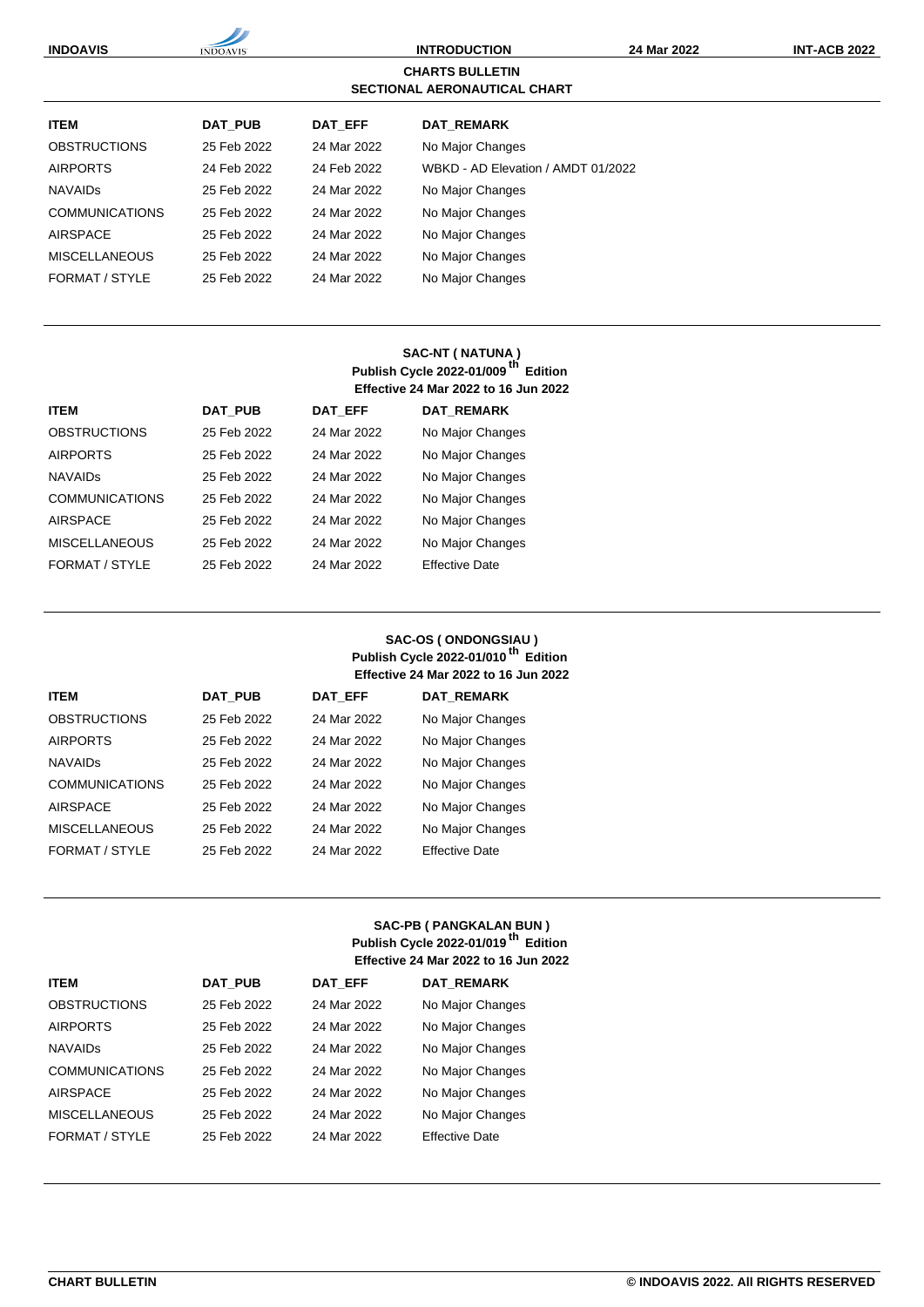#### **CHARTS BULLETIN SECTIONAL AERONAUTICAL CHART**

### **SAC-PC ( PURUKCAHU ) Publish Cycle 2022-01/018 th Edition Effective 24 Mar 2022 to 16 Jun 2022**

| <b>ITEM</b>           | <b>DAT PUB</b> | <b>DAT EFF</b> | <b>DAT REMARK</b>     |
|-----------------------|----------------|----------------|-----------------------|
| <b>OBSTRUCTIONS</b>   | 25 Feb 2022    | 24 Mar 2022    | No Major Changes      |
| <b>AIRPORTS</b>       | 25 Feb 2022    | 24 Mar 2022    | No Major Changes      |
| <b>NAVAIDS</b>        | 25 Feb 2022    | 24 Mar 2022    | No Major Changes      |
| <b>COMMUNICATIONS</b> | 25 Feb 2022    | 24 Mar 2022    | No Major Changes      |
| <b>AIRSPACE</b>       | 25 Feb 2022    | 24 Mar 2022    | No Major Changes      |
| <b>MISCELLANEOUS</b>  | 25 Feb 2022    | 24 Mar 2022    | No Major Changes      |
| FORMAT / STYLE        | 25 Feb 2022    | 24 Mar 2022    | <b>Effective Date</b> |

## **SAC-PD ( PADANG ) Publish Cycle 2022-01/017 th Edition Effective 24 Mar 2022 to 16 Jun 2022**

| <b>ITEM</b>           | DAT PUB     | DAT EFF     | <b>DAT REMARK</b>     |
|-----------------------|-------------|-------------|-----------------------|
| <b>OBSTRUCTIONS</b>   | 25 Feb 2022 | 24 Mar 2022 | No Major Changes      |
| <b>AIRPORTS</b>       | 25 Feb 2022 | 24 Mar 2022 | No Major Changes      |
| <b>NAVAIDS</b>        | 25 Feb 2022 | 24 Mar 2022 | No Major Changes      |
| <b>COMMUNICATIONS</b> | 25 Feb 2022 | 24 Mar 2022 | No Major Changes      |
| <b>AIRSPACE</b>       | 25 Feb 2022 | 24 Mar 2022 | No Major Changes      |
| <b>MISCELLANEOUS</b>  | 25 Feb 2022 | 24 Mar 2022 | No Major Changes      |
| FORMAT / STYLE        | 25 Feb 2022 | 24 Mar 2022 | <b>Effective Date</b> |

### **SAC-PK ( PEKANBARU ) Publish Cycle 2022-01/022nd Edition Effective 24 Mar 2022 to 16 Jun 2022**

| <b>ITEM</b>           | DAT PUB                                   | DAT EFF                                   | <b>DAT REMARK</b>                                                                                          |
|-----------------------|-------------------------------------------|-------------------------------------------|------------------------------------------------------------------------------------------------------------|
| <b>OBSTRUCTIONS</b>   | 25 Feb 2022                               | 24 Mar 2022                               | No Major Changes                                                                                           |
| <b>AIRPORTS</b>       | 13 Jan 2022<br>13 Jan 2022<br>10 Feb 2022 | 24 Feb 2022<br>24 Feb 2022<br>24 Mar 2022 | WIMS - AD Elevation / AMDT 114<br>WIMS - Runway Dimension / AMDT 114<br>WIBL - Runway Dimension / AMDT 115 |
| <b>NAVAIDS</b>        | 13 Jan 2022<br>10 Feb 2022                | 24 Feb 2022<br>24 Mar 2022                | WIMS - NDB to VOR/DME / AMDT 114<br>WIME - Completely withdrawn Non-directional radio beacon / AMDT 115    |
| <b>COMMUNICATIONS</b> | 25 Feb 2022                               | 24 Mar 2022                               | No Major Changes                                                                                           |
| AIRSPACE              | 03 Mar 2022<br>03 Mar 2022                | 03 Mar 2022<br>03 Mar 2022                | KUALA LUMPUR FIR - Communication / AMDT 01/2021.<br>KUALA LUMPUR TMA - Communication / AMDT 01/2021.       |
| <b>MISCELLANEOUS</b>  | 25 Feb 2022                               | 24 Mar 2022                               | No Major Changes                                                                                           |
| FORMAT / STYLE        | 25 Feb 2022                               | 24 Mar 2022                               | No Major Changes                                                                                           |

### **SAC-PL ( PALU ) Publish Cycle 2022-01/025 th Edition Effective 24 Mar 2022 to 16 Jun 2022**

| <b>ITEM</b>           | DAT PUB     | DAT EFF     | <b>DAT REMARK</b> |
|-----------------------|-------------|-------------|-------------------|
| <b>OBSTRUCTIONS</b>   | 25 Feb 2022 | 24 Mar 2022 | No Major Changes  |
| <b>AIRPORTS</b>       | 25 Feb 2022 | 24 Mar 2022 | No Major Changes  |
| <b>NAVAIDS</b>        | 25 Feb 2022 | 24 Mar 2022 | No Major Changes  |
| <b>COMMUNICATIONS</b> | 25 Feb 2022 | 24 Mar 2022 | No Major Changes  |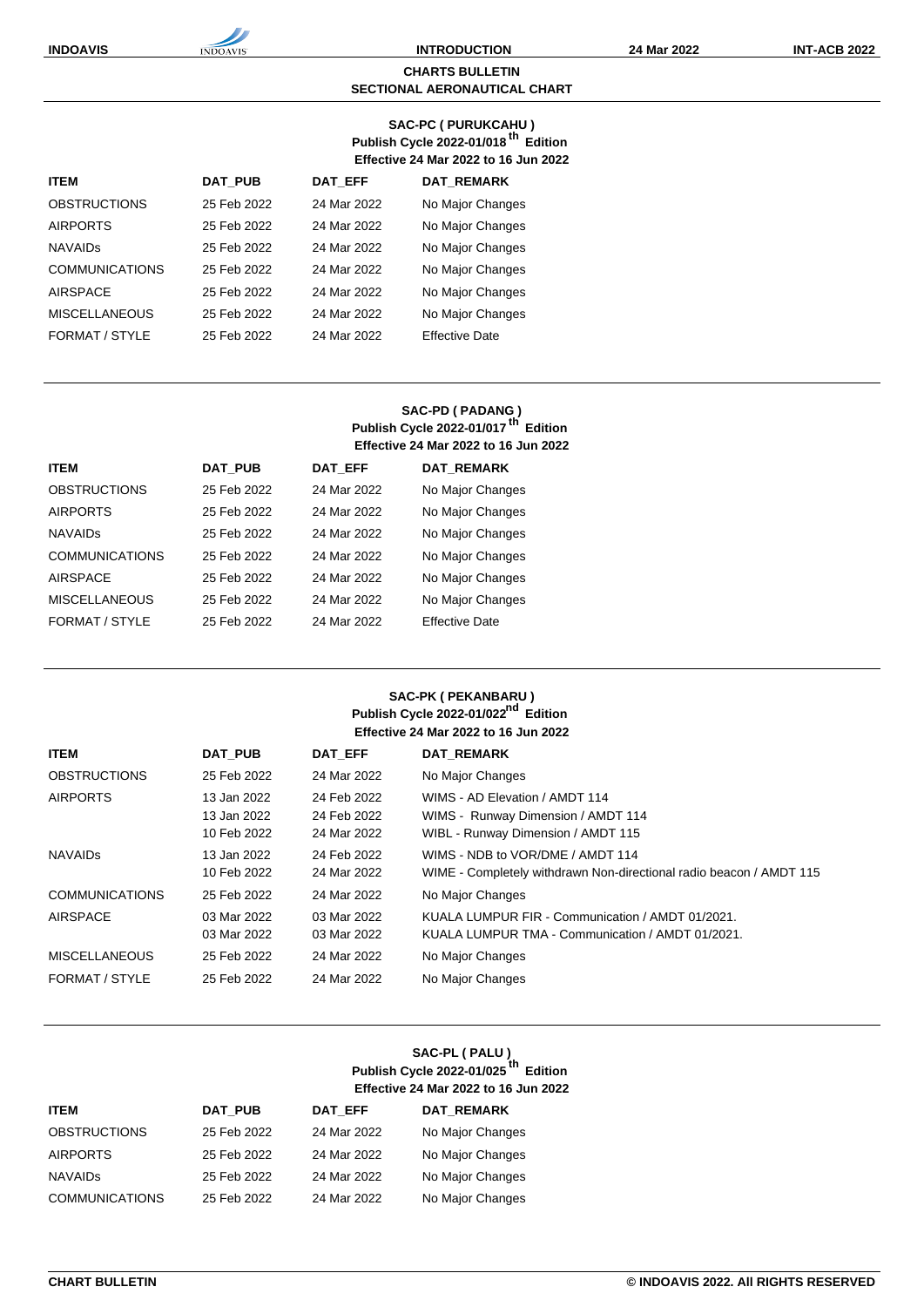| <b>INDOAVIS</b>       | <b>INDOAVIS</b>            |                            | <b>INTRODUCTION</b>                                                                                                                       | 24 Mar 2022                                                                            | <b>INT-ACB 2022</b> |
|-----------------------|----------------------------|----------------------------|-------------------------------------------------------------------------------------------------------------------------------------------|----------------------------------------------------------------------------------------|---------------------|
|                       |                            |                            | <b>CHARTS BULLETIN</b><br><b>SECTIONAL AERONAUTICAL CHART</b>                                                                             |                                                                                        |                     |
|                       |                            |                            |                                                                                                                                           |                                                                                        |                     |
| <b>AIRSPACE</b>       | 25 Feb 2022                | 24 Mar 2022                | No Major Changes                                                                                                                          |                                                                                        |                     |
| <b>MISCELLANEOUS</b>  | 25 Feb 2022                | 24 Mar 2022                | No Major Changes                                                                                                                          |                                                                                        |                     |
| FORMAT / STYLE        | 25 Feb 2022                | 24 Mar 2022                | <b>Effective Date</b>                                                                                                                     |                                                                                        |                     |
| <b>ITEM</b>           | <b>DAT PUB</b>             | DAT EFF                    | <b>SAC-PM (PALEMBANG)</b><br>Publish Cycle 2022-01/023 <sup>rd</sup> Edition<br><b>Effective 24 Mar 2022 to 16 Jun 2022</b><br>DAT_REMARK |                                                                                        |                     |
|                       |                            |                            |                                                                                                                                           |                                                                                        |                     |
| <b>OBSTRUCTIONS</b>   | 25 Feb 2022                | 24 Mar 2022                | No Major Changes                                                                                                                          |                                                                                        |                     |
| <b>AIRPORTS</b>       | 25 Feb 2022                | 24 Mar 2022                | No Major Changes                                                                                                                          |                                                                                        |                     |
| <b>NAVAIDS</b>        | 25 Feb 2022                | 24 Mar 2022                | No Major Changes                                                                                                                          |                                                                                        |                     |
| <b>COMMUNICATIONS</b> | 25 Feb 2022                | 24 Mar 2022                | No Major Changes                                                                                                                          |                                                                                        |                     |
| <b>AIRSPACE</b>       | 02 Dec 2021                | 27 Jan 2022                |                                                                                                                                           | SULTAN MAHMUD BADARUDDIN II ATZ - Deactivation / AMDT 112                              |                     |
|                       | 02 Dec 2021<br>02 Dec 2021 | 27 Jan 2022<br>27 Jan 2022 | FATMAWATI ATZ - Deactivation / AMDT 112                                                                                                   | PALEMBANG CTR - Lateral limit. Vertical limit. Call sign. and Communication / AMDT 112 |                     |
|                       | 02 Dec 2021                | 27 Jan 2022                |                                                                                                                                           | BENGKULU CTR - Lateral limit. Vertical limit. Call sign and Communication / AMDT 112   |                     |
|                       | 02 Dec 2021                | 27 Jan 2022                |                                                                                                                                           | JAMBI CTR - Lateral limit. Vertical limit. Call sign and Communication / AMDT 112      |                     |
|                       | 02 Dec 2021                | 27 Jan 2022                |                                                                                                                                           | PALEMBANG TMA - Vertical and Lateral limit / AMDT 112                                  |                     |

| <b>SAC-PP (PANGKAL PINANG)</b>                  |
|-------------------------------------------------|
| Publish Cycle 2022-01/023 <sup>rd</sup> Edition |
| <b>Effective 24 Mar 2022 to 16 Jun 2022</b>     |

| <b>ITEM</b>           | DAT PUB                                   | DAT EFF                                   | <b>DAT REMARK</b>                                                                                                                                                                                              |
|-----------------------|-------------------------------------------|-------------------------------------------|----------------------------------------------------------------------------------------------------------------------------------------------------------------------------------------------------------------|
| <b>OBSTRUCTIONS</b>   | 25 Feb 2022                               | 24 Mar 2022                               | No Major Changes                                                                                                                                                                                               |
| <b>AIRPORTS</b>       | 25 Feb 2022                               | 24 Mar 2022                               | No Major Changes                                                                                                                                                                                               |
| <b>NAVAIDS</b>        | 25 Feb 2022                               | 24 Mar 2022                               | No Major Changes                                                                                                                                                                                               |
| <b>COMMUNICATIONS</b> | 25 Feb 2022                               | 24 Mar 2022                               | No Major Changes                                                                                                                                                                                               |
| AIRSPACE              | 02 Dec 2021<br>02 Dec 2021<br>02 Dec 2021 | 27 Jan 2022<br>27 Jan 2022<br>27 Jan 2022 | PALEMBANG CTR - Lateral limit. Vertical limit. Call sign. and Communication / AMDT 112<br>TANJUNG PANDAN CTR - Call sign and Communication / AMDT 112<br>PALEMBANG TMA - Vertical and Lateral limit / AMDT 112 |
| <b>MISCELLANEOUS</b>  | 25 Feb 2022                               | 24 Mar 2022                               | No Major Changes                                                                                                                                                                                               |
| FORMAT / STYLE        | 25 Feb 2022                               | 24 Mar 2022                               | No Major Changes                                                                                                                                                                                               |
|                       |                                           |                                           |                                                                                                                                                                                                                |

|                       |                | SAC-PS ( PUTU SIBAU )<br>Publish Cycle 2022-01/015 <sup>th</sup> Edition<br><b>Effective 24 Mar 2022 to 16 Jun 2022</b> |                       |
|-----------------------|----------------|-------------------------------------------------------------------------------------------------------------------------|-----------------------|
| <b>ITEM</b>           | <b>DAT PUB</b> | <b>DAT EFF</b>                                                                                                          | <b>DAT REMARK</b>     |
| <b>OBSTRUCTIONS</b>   | 25 Feb 2022    | 24 Mar 2022                                                                                                             | No Major Changes      |
| <b>AIRPORTS</b>       | 25 Feb 2022    | 24 Mar 2022                                                                                                             | No Major Changes      |
| <b>NAVAIDS</b>        | 25 Feb 2022    | 24 Mar 2022                                                                                                             | No Major Changes      |
| <b>COMMUNICATIONS</b> | 25 Feb 2022    | 24 Mar 2022                                                                                                             | No Major Changes      |
| <b>AIRSPACE</b>       | 25 Feb 2022    | 24 Mar 2022                                                                                                             | No Major Changes      |
| <b>MISCELLANEOUS</b>  | 25 Feb 2022    | 24 Mar 2022                                                                                                             | No Major Changes      |
| FORMAT / STYLE        | 25 Feb 2022    | 24 Mar 2022                                                                                                             | <b>Effective Date</b> |

MISCELLANEOUS 25 Feb 2022 24 Mar 2022 No Major Changes FORMAT / STYLE 25 Feb 2022 24 Mar 2022 No Major Changes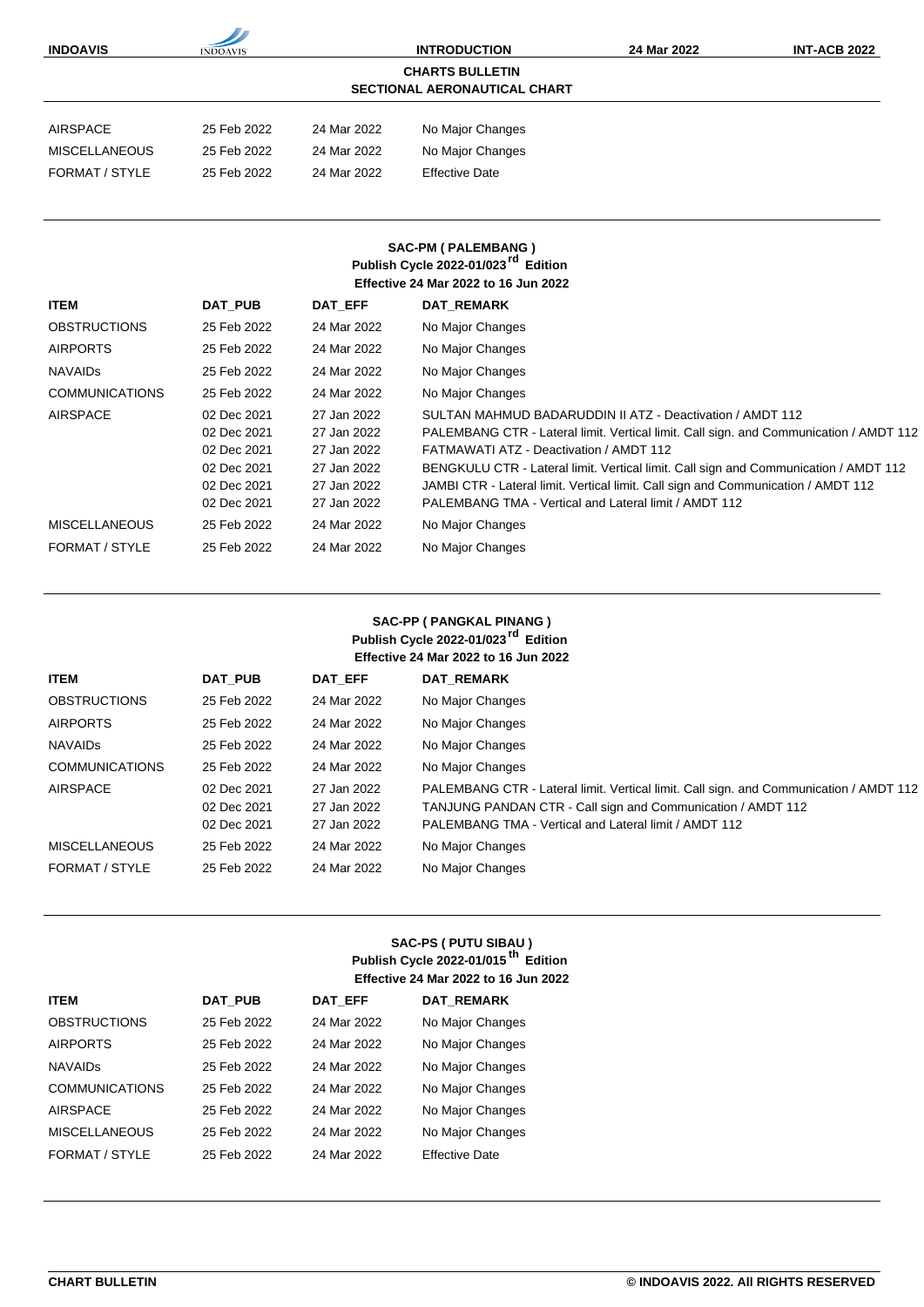#### **CHARTS BULLETIN SECTIONAL AERONAUTICAL CHART**

#### **SAC-PT ( PONTIANAK ) Publish Cycle 2022-01/020 th Edition Effective 24 Mar 2022 to 16 Jun 2022**

| <b>ITEM</b>           | <b>DAT PUB</b> | <b>DAT EFF</b> | <b>DAT REMARK</b>     |
|-----------------------|----------------|----------------|-----------------------|
| <b>OBSTRUCTIONS</b>   | 25 Feb 2022    | 24 Mar 2022    | No Major Changes      |
| <b>AIRPORTS</b>       | 25 Feb 2022    | 24 Mar 2022    | No Major Changes      |
| <b>NAVAIDS</b>        | 25 Feb 2022    | 24 Mar 2022    | No Major Changes      |
| <b>COMMUNICATIONS</b> | 25 Feb 2022    | 24 Mar 2022    | No Major Changes      |
| <b>AIRSPACE</b>       | 25 Feb 2022    | 24 Mar 2022    | No Major Changes      |
| <b>MISCELLANEOUS</b>  | 25 Feb 2022    | 24 Mar 2022    | No Major Changes      |
| FORMAT / STYLE        | 25 Feb 2022    | 24 Mar 2022    | <b>Effective Date</b> |

## **SAC-SA ( SANGEANG ) Publish Cycle 2022-01/010 th Edition Effective 24 Mar 2022 to 16 Jun 2022**

| <b>ITEM</b>           | DAT PUB     | DAT EFF     | <b>DAT REMARK</b>     |
|-----------------------|-------------|-------------|-----------------------|
| <b>OBSTRUCTIONS</b>   | 25 Feb 2022 | 24 Mar 2022 | No Major Changes      |
| <b>AIRPORTS</b>       | 25 Feb 2022 | 24 Mar 2022 | No Major Changes      |
| <b>NAVAIDS</b>        | 25 Feb 2022 | 24 Mar 2022 | No Major Changes      |
| <b>COMMUNICATIONS</b> | 25 Feb 2022 | 24 Mar 2022 | No Major Changes      |
| <b>AIRSPACE</b>       | 25 Feb 2022 | 24 Mar 2022 | No Major Changes      |
| <b>MISCELLANEOUS</b>  | 25 Feb 2022 | 24 Mar 2022 | No Major Changes      |
| FORMAT / STYLE        | 25 Feb 2022 | 24 Mar 2022 | <b>Effective Date</b> |

### **SAC-SB ( SUMBAWA ) Publish Cycle 2022-01/026 th Edition Effective 24 Mar 2022 to 16 Jun 2022**

| <b>ITEM</b>           | <b>DAT PUB</b> | <b>DAT EFF</b> | <b>DAT REMARK</b>     |
|-----------------------|----------------|----------------|-----------------------|
| <b>OBSTRUCTIONS</b>   | 25 Feb 2022    | 24 Mar 2022    | No Major Changes      |
| <b>AIRPORTS</b>       | 25 Feb 2022    | 24 Mar 2022    | No Major Changes      |
| <b>NAVAIDS</b>        | 25 Feb 2022    | 24 Mar 2022    | No Major Changes      |
| <b>COMMUNICATIONS</b> | 25 Feb 2022    | 24 Mar 2022    | No Major Changes      |
| <b>AIRSPACE</b>       | 25 Feb 2022    | 24 Mar 2022    | No Major Changes      |
| <b>MISCELLANEOUS</b>  | 25 Feb 2022    | 24 Mar 2022    | No Major Changes      |
| FORMAT / STYLE        | 25 Feb 2022    | 24 Mar 2022    | <b>Effective Date</b> |

## **SAC-SE ( SULAWESI SEA ) Publish Cycle 2022-01/008 th Edition Effective 24 Mar 2022 to 16 Jun 2022**

| <b>ITEM</b>           | <b>DAT PUB</b> | <b>DAT EFF</b> | <b>DAT REMARK</b>     |
|-----------------------|----------------|----------------|-----------------------|
| <b>OBSTRUCTIONS</b>   | 25 Feb 2022    | 24 Mar 2022    | No Major Changes      |
| <b>AIRPORTS</b>       | 25 Feb 2022    | 24 Mar 2022    | No Major Changes      |
| <b>NAVAIDS</b>        | 25 Feb 2022    | 24 Mar 2022    | No Major Changes      |
| <b>COMMUNICATIONS</b> | 25 Feb 2022    | 24 Mar 2022    | No Major Changes      |
| <b>AIRSPACE</b>       | 25 Feb 2022    | 24 Mar 2022    | No Major Changes      |
| <b>MISCELLANEOUS</b>  | 25 Feb 2022    | 24 Mar 2022    | No Major Changes      |
| FORMAT / STYLE        | 25 Feb 2022    | 24 Mar 2022    | <b>Effective Date</b> |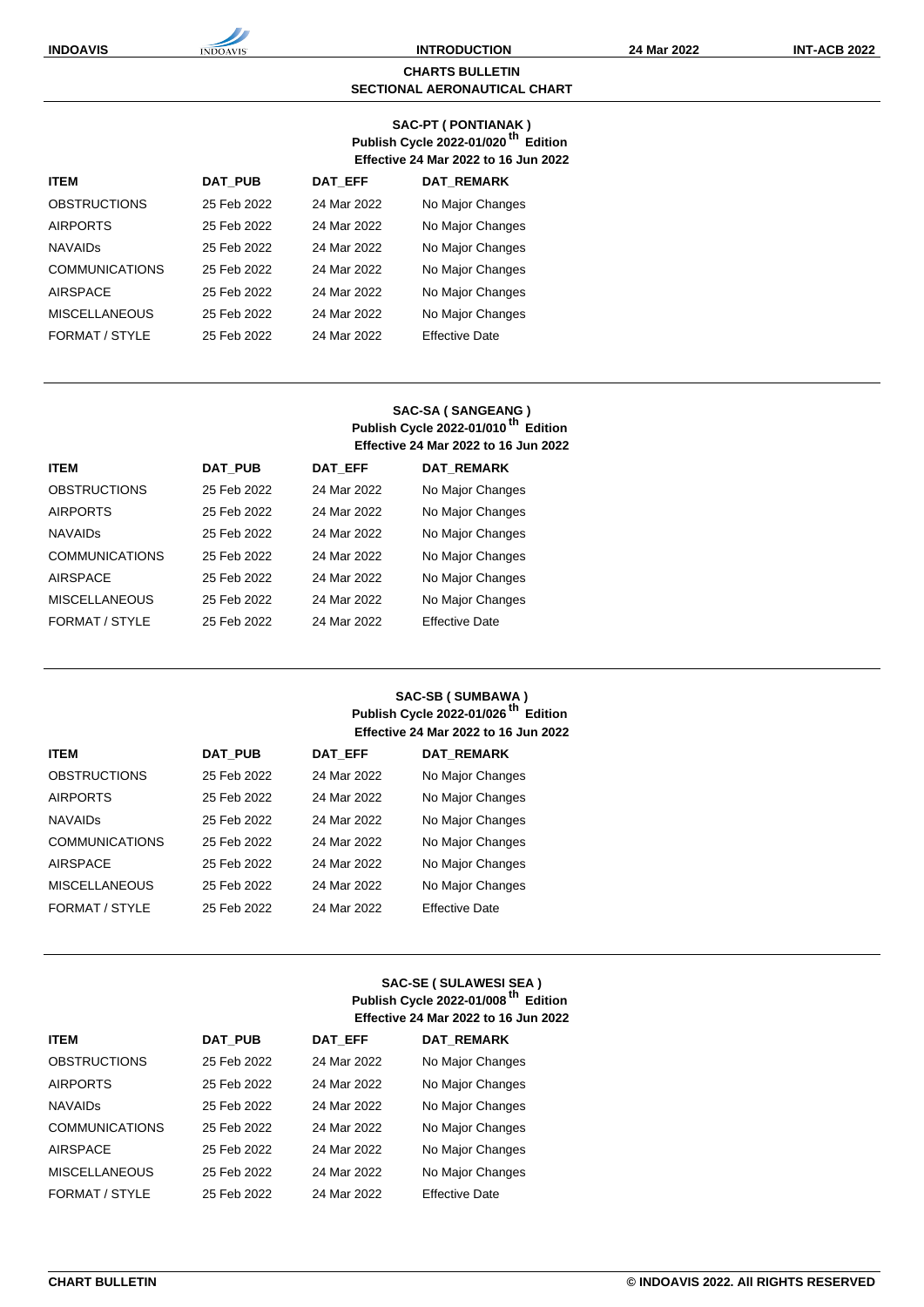#### **CHARTS BULLETIN SECTIONAL AERONAUTICAL CHART**

## **SAC-SG ( SINABANG ) Publish Cycle 2022-01/015 th Edition Effective 24 Mar 2022 to 16 Jun 2022**

| <b>ITEM</b>           | <b>DAT PUB</b> | <b>DAT EFF</b> | <b>DAT REMARK</b>     |
|-----------------------|----------------|----------------|-----------------------|
| <b>OBSTRUCTIONS</b>   | 25 Feb 2022    | 24 Mar 2022    | No Major Changes      |
| <b>AIRPORTS</b>       | 25 Feb 2022    | 24 Mar 2022    | No Major Changes      |
| <b>NAVAIDS</b>        | 25 Feb 2022    | 24 Mar 2022    | No Major Changes      |
| <b>COMMUNICATIONS</b> | 25 Feb 2022    | 24 Mar 2022    | No Major Changes      |
| <b>AIRSPACE</b>       | 25 Feb 2022    | 24 Mar 2022    | No Major Changes      |
| <b>MISCELLANEOUS</b>  | 25 Feb 2022    | 24 Mar 2022    | No Major Changes      |
| FORMAT / STYLE        | 25 Feb 2022    | 24 Mar 2022    | <b>Effective Date</b> |

## **SAC-SI ( GUNUNG SITOLI ) Publish Cycle 2022-01/019 th Edition Effective 24 Mar 2022 to 16 Jun 2022**

| <b>ITEM</b>           | <b>DAT PUB</b> | DAT EFF     | <b>DAT REMARK</b>     |
|-----------------------|----------------|-------------|-----------------------|
| <b>OBSTRUCTIONS</b>   | 25 Feb 2022    | 24 Mar 2022 | No Major Changes      |
| <b>AIRPORTS</b>       | 25 Feb 2022    | 24 Mar 2022 | No Major Changes      |
| <b>NAVAIDS</b>        | 25 Feb 2022    | 24 Mar 2022 | No Major Changes      |
| <b>COMMUNICATIONS</b> | 25 Feb 2022    | 24 Mar 2022 | No Major Changes      |
| <b>AIRSPACE</b>       | 25 Feb 2022    | 24 Mar 2022 | No Major Changes      |
| <b>MISCELLANEOUS</b>  | 25 Feb 2022    | 24 Mar 2022 | No Major Changes      |
| FORMAT / STYLE        | 25 Feb 2022    | 24 Mar 2022 | <b>Effective Date</b> |

### **SAC-SK ( SINGKAWANG ) Publish Cycle 2022-01/017 th Edition Effective 24 Mar 2022 to 16 Jun 2022**

| <b>ITEM</b>           | DAT PUB     | <b>DAT EFF</b> | <b>DAT REMARK</b>     |
|-----------------------|-------------|----------------|-----------------------|
| <b>OBSTRUCTIONS</b>   | 25 Feb 2022 | 24 Mar 2022    | No Major Changes      |
| <b>AIRPORTS</b>       | 25 Feb 2022 | 24 Mar 2022    | No Major Changes      |
| <b>NAVAIDS</b>        | 25 Feb 2022 | 24 Mar 2022    | No Major Changes      |
| <b>COMMUNICATIONS</b> | 25 Feb 2022 | 24 Mar 2022    | No Major Changes      |
| <b>AIRSPACE</b>       | 25 Feb 2022 | 24 Mar 2022    | No Major Changes      |
| <b>MISCELLANEOUS</b>  | 25 Feb 2022 | 24 Mar 2022    | No Major Changes      |
| FORMAT / STYLE        | 25 Feb 2022 | 24 Mar 2022    | <b>Effective Date</b> |
|                       |             |                |                       |

## **SAC-SN ( SENTANI ) Publish Cycle 2022-01/021 st Edition Effective 24 Mar 2022 to 16 Jun 2022**

| <b>ITEM</b>           | <b>DAT PUB</b> | <b>DAT EFF</b> | <b>DAT REMARK</b> |
|-----------------------|----------------|----------------|-------------------|
| <b>OBSTRUCTIONS</b>   | 25 Feb 2022    | 24 Mar 2022    | No Major Changes  |
| <b>AIRPORTS</b>       | 25 Feb 2022    | 24 Mar 2022    | No Major Changes  |
| <b>NAVAIDS</b>        | 25 Feb 2022    | 24 Mar 2022    | No Major Changes  |
| <b>COMMUNICATIONS</b> | 25 Feb 2022    | 24 Mar 2022    | No Major Changes  |
| <b>AIRSPACE</b>       | 25 Feb 2022    | 24 Mar 2022    | No Major Changes  |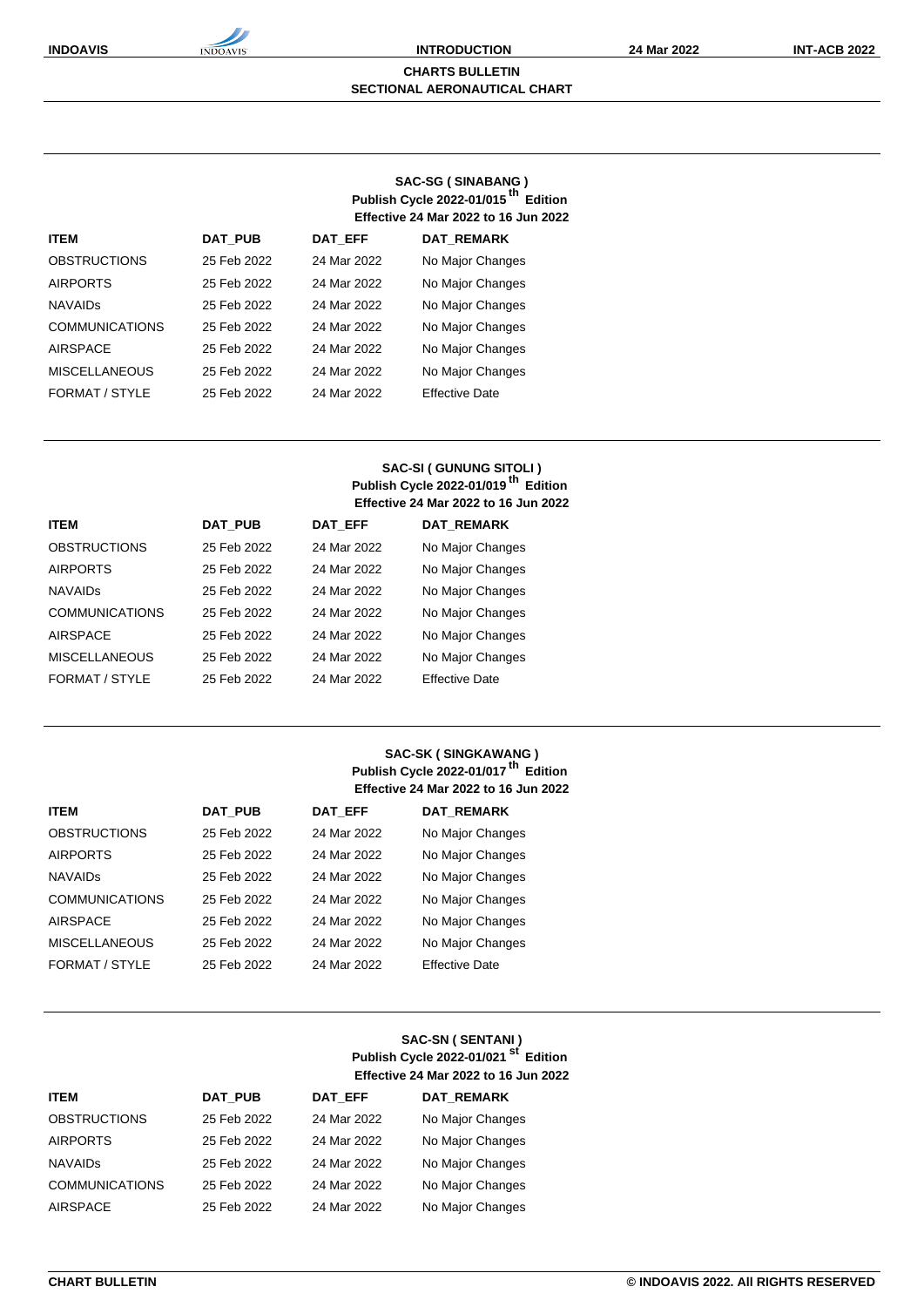| <b>INDOAVIS</b>                                               | <b>INDOAVIS</b> | <b>INTRODUCTION</b> |                       | 24 Mar 2022 | <b>INT-ACB 2022</b> |  |
|---------------------------------------------------------------|-----------------|---------------------|-----------------------|-------------|---------------------|--|
| <b>CHARTS BULLETIN</b><br><b>SECTIONAL AERONAUTICAL CHART</b> |                 |                     |                       |             |                     |  |
| <b>MISCELLANEOUS</b>                                          | 25 Feb 2022     | 24 Mar 2022         | No Major Changes      |             |                     |  |
| FORMAT / STYLE                                                | 25 Feb 2022     | 24 Mar 2022         | <b>Effective Date</b> |             |                     |  |
|                                                               |                 |                     |                       |             |                     |  |

### **SAC-SO ( SORONG ) Publish Cycle 2022-01/024 th Edition Effective 24 Mar 2022 to 16 Jun 2022**

| <b>ITEM</b>           | DAT PUB                    | <b>DAT EFF</b>             | <b>DAT REMARK</b>                                                  |
|-----------------------|----------------------------|----------------------------|--------------------------------------------------------------------|
| <b>OBSTRUCTIONS</b>   | 25 Feb 2022                | 24 Mar 2022                | No Major Changes                                                   |
| <b>AIRPORTS</b>       | 10 Feb 2022<br>10 Feb 2022 | 24 Mar 2022<br>24 Mar 2022 | WASU - AD Elevation / AMDT 62<br>WASU - Runway Dimension / AMDT 62 |
| <b>NAVAIDS</b>        | 25 Feb 2022                | 24 Mar 2022                | No Major Changes                                                   |
| <b>COMMUNICATIONS</b> | 25 Feb 2022                | 24 Mar 2022                | No Major Changes                                                   |
| <b>AIRSPACE</b>       | 25 Feb 2022                | 24 Mar 2022                | No Major Changes                                                   |
| <b>MISCELLANEOUS</b>  | 25 Feb 2022                | 24 Mar 2022                | No Major Changes                                                   |
| FORMAT / STYLE        | 25 Feb 2022                | 24 Mar 2022                | No Major Changes                                                   |

## **SAC-ST ( SANGGIHE TALAUD ) Publish Cycle 2022-01/013 th Edition Effective 24 Mar 2022 to 16 Jun 2022**

| <b>ITEM</b>           | <b>DAT PUB</b> | <b>DAT EFF</b> | <b>DAT REMARK</b>     |
|-----------------------|----------------|----------------|-----------------------|
| <b>OBSTRUCTIONS</b>   | 25 Feb 2022    | 24 Mar 2022    | No Major Changes      |
| <b>AIRPORTS</b>       | 25 Feb 2022    | 24 Mar 2022    | No Major Changes      |
| <b>NAVAIDS</b>        | 25 Feb 2022    | 24 Mar 2022    | No Major Changes      |
| <b>COMMUNICATIONS</b> | 25 Feb 2022    | 24 Mar 2022    | No Major Changes      |
| <b>AIRSPACE</b>       | 25 Feb 2022    | 24 Mar 2022    | No Major Changes      |
| <b>MISCELLANEOUS</b>  | 25 Feb 2022    | 24 Mar 2022    | No Major Changes      |
| FORMAT / STYLE        | 25 Feb 2022    | 24 Mar 2022    | <b>Effective Date</b> |

## **SAC-SU ( SIBU ) Publish Cycle 2022-01/013 th Edition Effective 24 Mar 2022 to 16 Jun 2022**

| <b>ITEM</b>           | <b>DAT PUB</b> | DAT EFF     | <b>DAT REMARK</b>     |
|-----------------------|----------------|-------------|-----------------------|
| <b>OBSTRUCTIONS</b>   | 25 Feb 2022    | 24 Mar 2022 | No Major Changes      |
| <b>AIRPORTS</b>       | 25 Feb 2022    | 24 Mar 2022 | No Major Changes      |
| <b>NAVAIDS</b>        | 25 Feb 2022    | 24 Mar 2022 | No Major Changes      |
| <b>COMMUNICATIONS</b> | 25 Feb 2022    | 24 Mar 2022 | No Major Changes      |
| <b>AIRSPACE</b>       | 25 Feb 2022    | 24 Mar 2022 | No Major Changes      |
| <b>MISCELLANEOUS</b>  | 25 Feb 2022    | 24 Mar 2022 | No Major Changes      |
| FORMAT / STYLE        | 25 Feb 2022    | 24 Mar 2022 | <b>Effective Date</b> |

### **SAC-TB ( TAMBELAN ) Publish Cycle 2022-01/012 th Edition Effective 24 Mar 2022 to 16 Jun 2022**

| <b>ITEM</b>         | DAT PUB     | DAT EFF     | <b>DAT REMARK</b> |
|---------------------|-------------|-------------|-------------------|
| <b>OBSTRUCTIONS</b> | 25 Feb 2022 | 24 Mar 2022 | No Major Changes  |
| <b>AIRPORTS</b>     | 25 Feb 2022 | 24 Mar 2022 | No Major Changes  |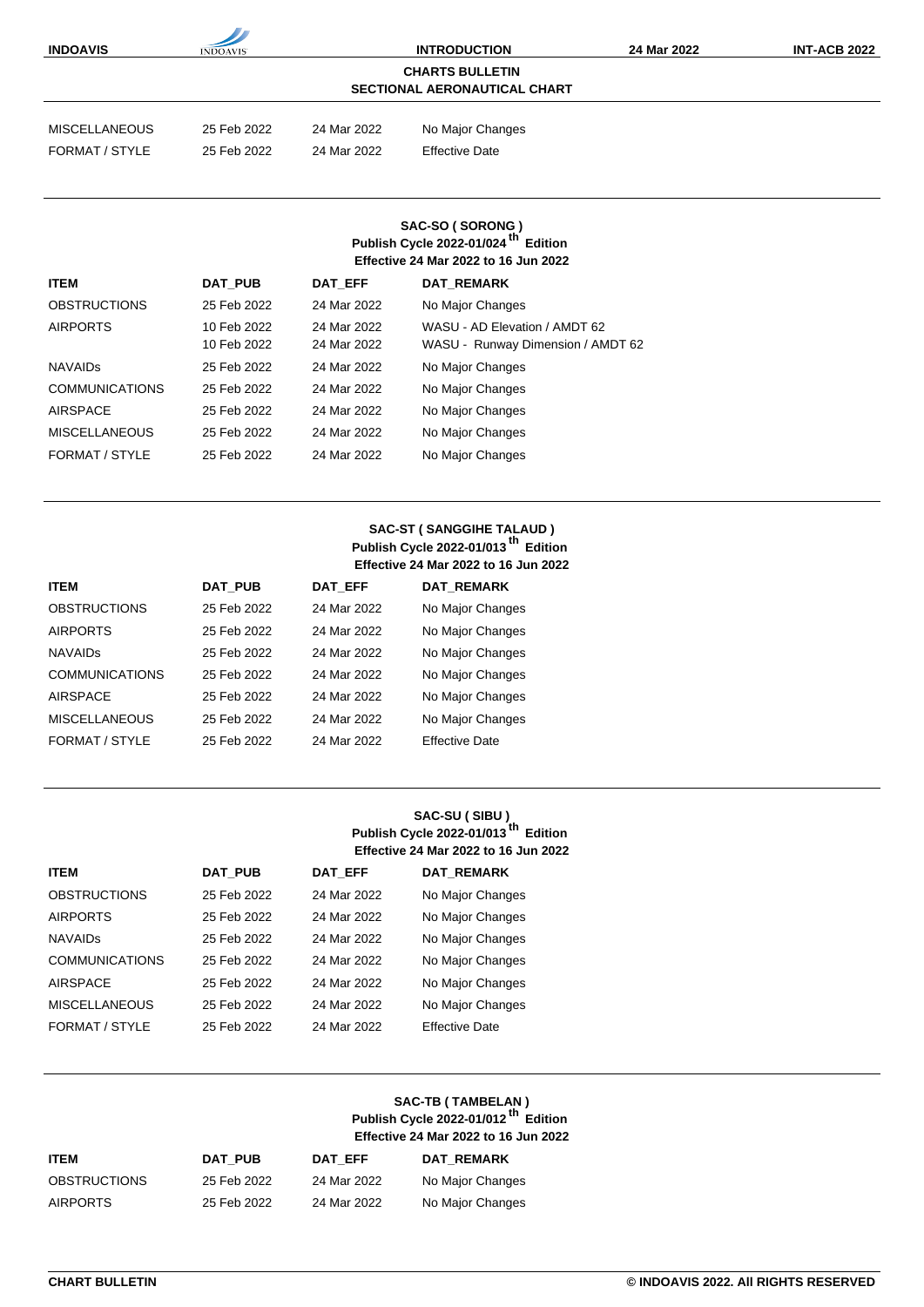| <b>INDOAVIS</b>       | <b>INDOAVIS</b> |             | <b>INTRODUCTION</b>                              | 24 Mar 2022 | <b>INT-ACB 2022</b> |
|-----------------------|-----------------|-------------|--------------------------------------------------|-------------|---------------------|
|                       |                 |             | <b>CHARTS BULLETIN</b>                           |             |                     |
|                       |                 |             | <b>SECTIONAL AERONAUTICAL CHART</b>              |             |                     |
| <b>NAVAIDS</b>        | 25 Feb 2022     | 24 Mar 2022 | No Major Changes                                 |             |                     |
| <b>COMMUNICATIONS</b> | 25 Feb 2022     | 24 Mar 2022 | No Major Changes                                 |             |                     |
| <b>AIRSPACE</b>       | 03 Mar 2022     | 03 Mar 2022 | KUALA LUMPUR FIR - Communication / AMDT 01/2021. |             |                     |
| <b>MISCELLANEOUS</b>  | 25 Feb 2022     | 24 Mar 2022 | No Major Changes                                 |             |                     |
| <b>FORMAT / STYLE</b> | 25 Feb 2022     | 24 Mar 2022 | No Major Changes                                 |             |                     |
|                       |                 |             |                                                  |             |                     |
|                       |                 |             | <b>SAC-TE (TERNATE)</b>                          |             |                     |
|                       |                 |             | Publish Cycle 2022-01/020 <sup>th</sup> Edition  |             |                     |
|                       |                 |             | <b>Effective 24 Mar 2022 to 16 Jun 2022</b>      |             |                     |
| <b>ITEM</b>           | <b>DAT PUB</b>  | DAT_EFF     | DAT_REMARK                                       |             |                     |
| <b>OBSTRUCTIONS</b>   | 25 Feb 2022     | 24 Mar 2022 | No Major Changes                                 |             |                     |
| <b>AIRPORTS</b>       | 25 Feb 2022     | 24 Mar 2022 | No Major Changes                                 |             |                     |
| <b>NAVAIDS</b>        | 10 Feb 2022     | 24 Mar 2022 | WAEK - Unserviceability of VOR/DME / SUPP 03/22  |             |                     |
| <b>COMMUNICATIONS</b> | 25 Feb 2022     | 24 Mar 2022 | No Major Changes                                 |             |                     |
| <b>AIRSPACE</b>       | 25 Feb 2022     | 24 Mar 2022 | No Major Changes                                 |             |                     |
| <b>MISCELLANEOUS</b>  | 25 Feb 2022     | 24 Mar 2022 | No Major Changes                                 |             |                     |

#### FORMAT / STYLE 25 Feb 2022 24 Mar 2022 No Major Changes

## **SAC-TK ( TARAKAN ) Publish Cycle 2022-01/019 th Edition Effective 24 Mar 2022 to 16 Jun 2022**

| <b>ITEM</b>           | <b>DAT PUB</b> | DAT EFF     | <b>DAT REMARK</b>     |
|-----------------------|----------------|-------------|-----------------------|
| <b>OBSTRUCTIONS</b>   | 25 Feb 2022    | 24 Mar 2022 | No Major Changes      |
| <b>AIRPORTS</b>       | 25 Feb 2022    | 24 Mar 2022 | No Major Changes      |
| <b>NAVAIDS</b>        | 25 Feb 2022    | 24 Mar 2022 | No Major Changes      |
| <b>COMMUNICATIONS</b> | 25 Feb 2022    | 24 Mar 2022 | No Major Changes      |
| <b>AIRSPACE</b>       | 25 Feb 2022    | 24 Mar 2022 | No Major Changes      |
| <b>MISCELLANEOUS</b>  | 25 Feb 2022    | 24 Mar 2022 | No Major Changes      |
| FORMAT / STYLE        | 25 Feb 2022    | 24 Mar 2022 | <b>Effective Date</b> |

## **SAC-TL ( TUAL ) Publish Cycle 2022-01/009 th Edition Effective 24 Mar 2022 to 16 Jun 2022**

| <b>ITEM</b>           | DAT PUB     | DAT EFF     | <b>DAT REMARK</b>                                                  |
|-----------------------|-------------|-------------|--------------------------------------------------------------------|
| <b>OBSTRUCTIONS</b>   | 25 Feb 2022 | 24 Mar 2022 | No Major Changes                                                   |
| <b>AIRPORTS</b>       | 13 Jan 2022 | 24 Feb 2022 | WAPC - AD Elevation / AMDT 61                                      |
| <b>NAVAIDS</b>        | 16 Dec 2021 | 27 Jan 2022 | WAPC - Completely withdrawn Non-directional radio beacon / AMDT 60 |
| <b>COMMUNICATIONS</b> | 25 Feb 2022 | 24 Mar 2022 | No Major Changes                                                   |
| <b>AIRSPACE</b>       | 25 Feb 2022 | 24 Mar 2022 | No Major Changes                                                   |
| <b>MISCELLANEOUS</b>  | 25 Feb 2022 | 24 Mar 2022 | No Major Changes                                                   |
| FORMAT / STYLE        | 25 Feb 2022 | 24 Mar 2022 | No Major Changes                                                   |

#### **SAC-TM ( TANAH MERAH ) Publish Cycle 2022-01/021 st Edition Effective 24 Mar 2022 to 16 Jun 2022**

 $\mathsf{DAT}\_\mathsf{PUB}$  **DAT\_EFF DAT\_REMARK**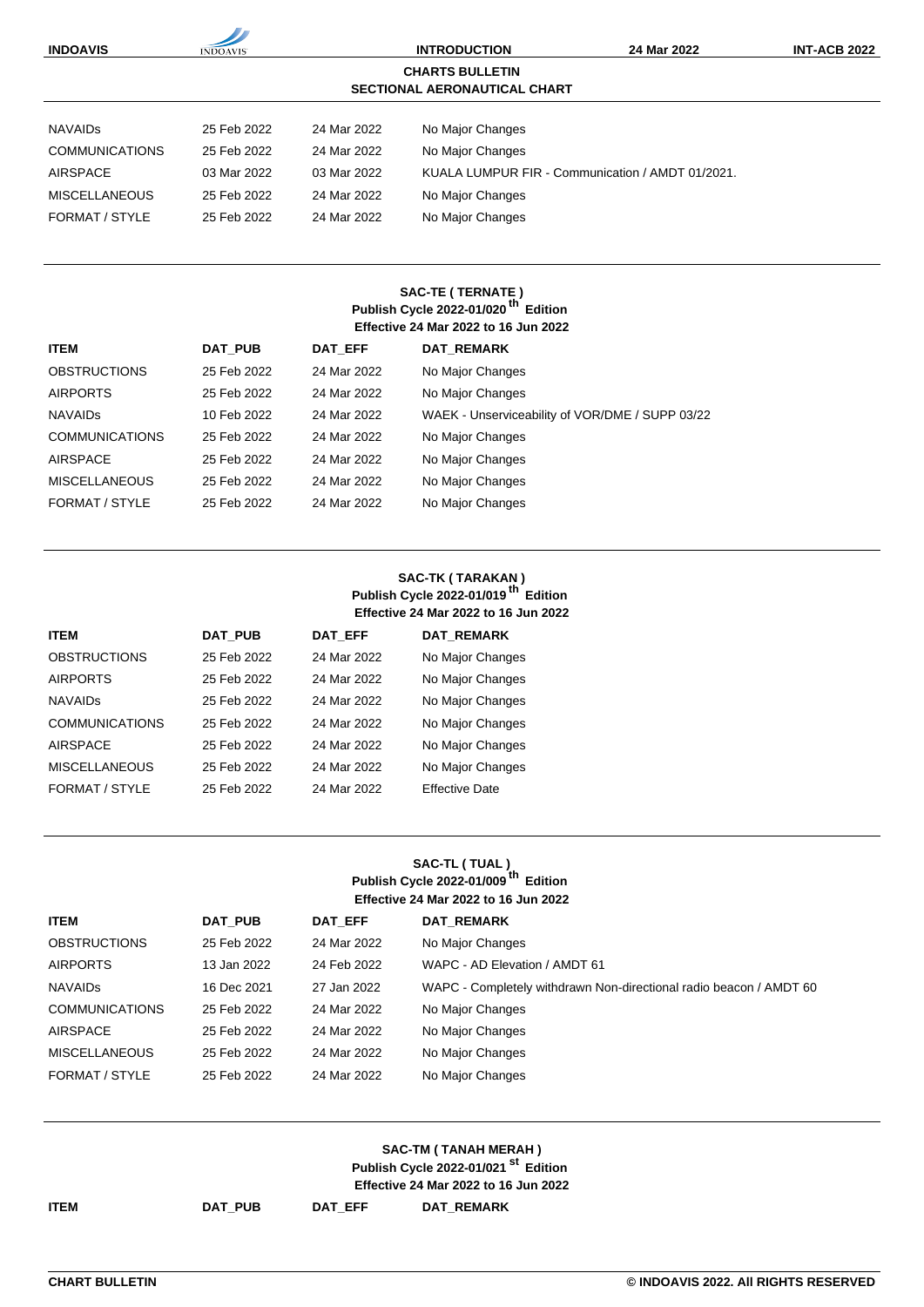

## **SAC-TR ( TRANGAN ISL ) Publish Cycle 2022-01/007 th Edition Effective 24 Mar 2022 to 16 Jun 2022**

| <b>ITEM</b>           | <b>DAT PUB</b> | DAT EFF     | <b>DAT REMARK</b>     |
|-----------------------|----------------|-------------|-----------------------|
| <b>OBSTRUCTIONS</b>   | 25 Feb 2022    | 24 Mar 2022 | No Major Changes      |
| <b>AIRPORTS</b>       | 25 Feb 2022    | 24 Mar 2022 | No Major Changes      |
| <b>NAVAIDS</b>        | 25 Feb 2022    | 24 Mar 2022 | No Major Changes      |
| <b>COMMUNICATIONS</b> | 25 Feb 2022    | 24 Mar 2022 | No Major Changes      |
| <b>AIRSPACE</b>       | 25 Feb 2022    | 24 Mar 2022 | No Major Changes      |
| <b>MISCELLANEOUS</b>  | 25 Feb 2022    | 24 Mar 2022 | No Major Changes      |
| FORMAT / STYLE        | 25 Feb 2022    | 24 Mar 2022 | <b>Effective Date</b> |

## **SAC-UJ ( Ujung Kulon ) Publish Cycle 2022-01/008 th Edition Effective 24 Mar 2022 to 16 Jun 2022**

| <b>ITEM</b>           | DAT PUB     | <b>DAT EFF</b> | <b>DAT REMARK</b>     |
|-----------------------|-------------|----------------|-----------------------|
| <b>OBSTRUCTIONS</b>   | 25 Feb 2022 | 24 Mar 2022    | No Major Changes      |
| <b>AIRPORTS</b>       | 25 Feb 2022 | 24 Mar 2022    | No Major Changes      |
| <b>NAVAIDS</b>        | 25 Feb 2022 | 24 Mar 2022    | No Major Changes      |
| <b>COMMUNICATIONS</b> | 25 Feb 2022 | 24 Mar 2022    | No Major Changes      |
| <b>AIRSPACE</b>       | 25 Feb 2022 | 24 Mar 2022    | No Major Changes      |
| <b>MISCELLANEOUS</b>  | 25 Feb 2022 | 24 Mar 2022    | No Major Changes      |
| FORMAT / STYLE        | 25 Feb 2022 | 24 Mar 2022    | <b>Effective Date</b> |

#### **SAC-WJ ( WEST JAVA ) Publish Cycle 2022-01/026 th Edition Effective 24 Mar 2022 to 16 Jun 2022**

| <b>ITEM</b>           | DAT PUB     | DAT EFF     | DAT_REMARK            |
|-----------------------|-------------|-------------|-----------------------|
| <b>OBSTRUCTIONS</b>   | 25 Feb 2022 | 24 Mar 2022 | No Major Changes      |
| <b>AIRPORTS</b>       | 25 Feb 2022 | 24 Mar 2022 | No Major Changes      |
| <b>NAVAIDS</b>        | 25 Feb 2022 | 24 Mar 2022 | No Major Changes      |
| <b>COMMUNICATIONS</b> | 25 Feb 2022 | 24 Mar 2022 | No Major Changes      |
| <b>AIRSPACE</b>       | 25 Feb 2022 | 24 Mar 2022 | No Major Changes      |
| <b>MISCELLANEOUS</b>  | 25 Feb 2022 | 24 Mar 2022 | No Major Changes      |
| FORMAT / STYLE        | 25 Feb 2022 | 24 Mar 2022 | <b>Effective Date</b> |

#### **SAC-WM ( WAMENA )**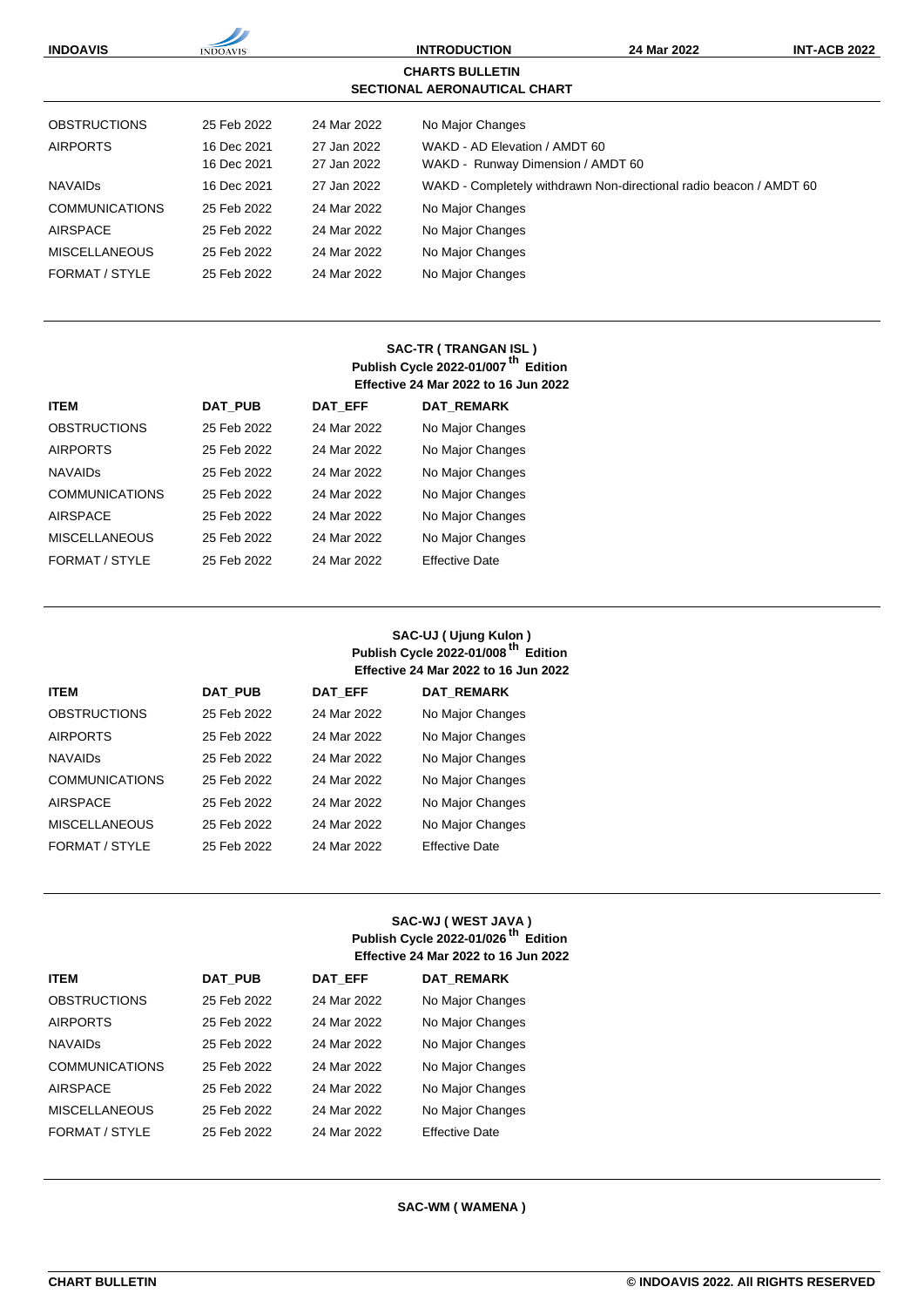#### **CHARTS BULLETIN SECTIONAL AERONAUTICAL CHART**

#### **Publish Cycle 2022-01/024 th Edition Effective 24 Mar 2022 to 16 Jun 2022**

| <b>ITEM</b>           | <b>DAT PUB</b> | DAT EFF     | <b>DAT REMARK</b>     |
|-----------------------|----------------|-------------|-----------------------|
| <b>OBSTRUCTIONS</b>   | 25 Feb 2022    | 24 Mar 2022 | No Major Changes      |
| <b>AIRPORTS</b>       | 25 Feb 2022    | 24 Mar 2022 | No Major Changes      |
| <b>NAVAIDS</b>        | 25 Feb 2022    | 24 Mar 2022 | No Major Changes      |
| <b>COMMUNICATIONS</b> | 25 Feb 2022    | 24 Mar 2022 | No Major Changes      |
| <b>AIRSPACE</b>       | 25 Feb 2022    | 24 Mar 2022 | No Major Changes      |
| <b>MISCELLANEOUS</b>  | 25 Feb 2022    | 24 Mar 2022 | No Major Changes      |
| FORMAT / STYLE        | 25 Feb 2022    | 24 Mar 2022 | <b>Effective Date</b> |

### **SAC-WT ( WETAR ) Publish Cycle 2022-01/011 th Edition Effective 24 Mar 2022 to 16 Jun 2022**

| <b>ITEM</b>           | DAT PUB     | DAT EFF     | <b>DAT REMARK</b>                                                  |
|-----------------------|-------------|-------------|--------------------------------------------------------------------|
| <b>OBSTRUCTIONS</b>   | 25 Feb 2022 | 24 Mar 2022 | No Major Changes                                                   |
| <b>AIRPORTS</b>       | 25 Feb 2022 | 24 Mar 2022 | No Major Changes                                                   |
| <b>NAVAIDS</b>        | 16 Dec 2021 | 27 Jan 2022 | WATQ - Completely withdrawn Non-directional radio beacon / AMDT 60 |
| <b>COMMUNICATIONS</b> | 25 Feb 2022 | 24 Mar 2022 | No Major Changes                                                   |
| <b>AIRSPACE</b>       | 25 Feb 2022 | 24 Mar 2022 | No Major Changes                                                   |
| <b>MISCELLANEOUS</b>  | 25 Feb 2022 | 24 Mar 2022 | No Major Changes                                                   |
| FORMAT / STYLE        | 25 Feb 2022 | 24 Mar 2022 | No Major Changes                                                   |

## **SAC-YM ( YAMDENA ) Publish Cycle 2022-01/012 th Edition Effective 24 Mar 2022 to 16 Jun 2022**

| <b>ITEM</b>           | <b>DAT PUB</b>                            | <b>DAT EFF</b>                            | <b>DAT REMARK</b>                                                                                        |
|-----------------------|-------------------------------------------|-------------------------------------------|----------------------------------------------------------------------------------------------------------|
| <b>OBSTRUCTIONS</b>   | 25 Feb 2022                               | 24 Mar 2022                               | No Major Changes                                                                                         |
| <b>AIRPORTS</b>       | 16 Dec 2021<br>16 Dec 2021<br>16 Dec 2021 | 27 Jan 2022<br>27 Jan 2022<br>27 Jan 2022 | WAPS - AD Elevation / AMDT 113<br>WAPS - Runway Dimension / AMDT 113<br>WAPS - ARP Coordinate / AMDT 113 |
| <b>NAVAIDS</b>        | 25 Feb 2022                               | 24 Mar 2022                               | No Major Changes                                                                                         |
| <b>COMMUNICATIONS</b> | 25 Feb 2022                               | 24 Mar 2022                               | No Major Changes                                                                                         |
| <b>AIRSPACE</b>       | 25 Feb 2022                               | 24 Mar 2022                               | No Major Changes                                                                                         |
| <b>MISCELLANEOUS</b>  | 25 Feb 2022                               | 24 Mar 2022                               | No Major Changes                                                                                         |
| FORMAT / STYLE        | 25 Feb 2022                               | 24 Mar 2022                               | No Major Changes                                                                                         |

## **SAC-ZB ( ZAMBOANGA ) Publish Cycle 2022-01/008 th Edition Effective 24 Mar 2022 to 16 Jun 2022**

| <b>ITEM</b>           | <b>DAT PUB</b> | <b>DAT EFF</b> | <b>DAT REMARK</b> |
|-----------------------|----------------|----------------|-------------------|
| <b>OBSTRUCTIONS</b>   | 25 Feb 2022    | 24 Mar 2022    | No Major Changes  |
| <b>AIRPORTS</b>       | 25 Feb 2022    | 24 Mar 2022    | No Major Changes  |
| <b>NAVAIDS</b>        | 25 Feb 2022    | 24 Mar 2022    | No Major Changes  |
| <b>COMMUNICATIONS</b> | 25 Feb 2022    | 24 Mar 2022    | No Major Changes  |
| <b>AIRSPACE</b>       | 25 Feb 2022    | 24 Mar 2022    | No Major Changes  |
| <b>MISCELLANEOUS</b>  | 25 Feb 2022    | 24 Mar 2022    | No Major Changes  |